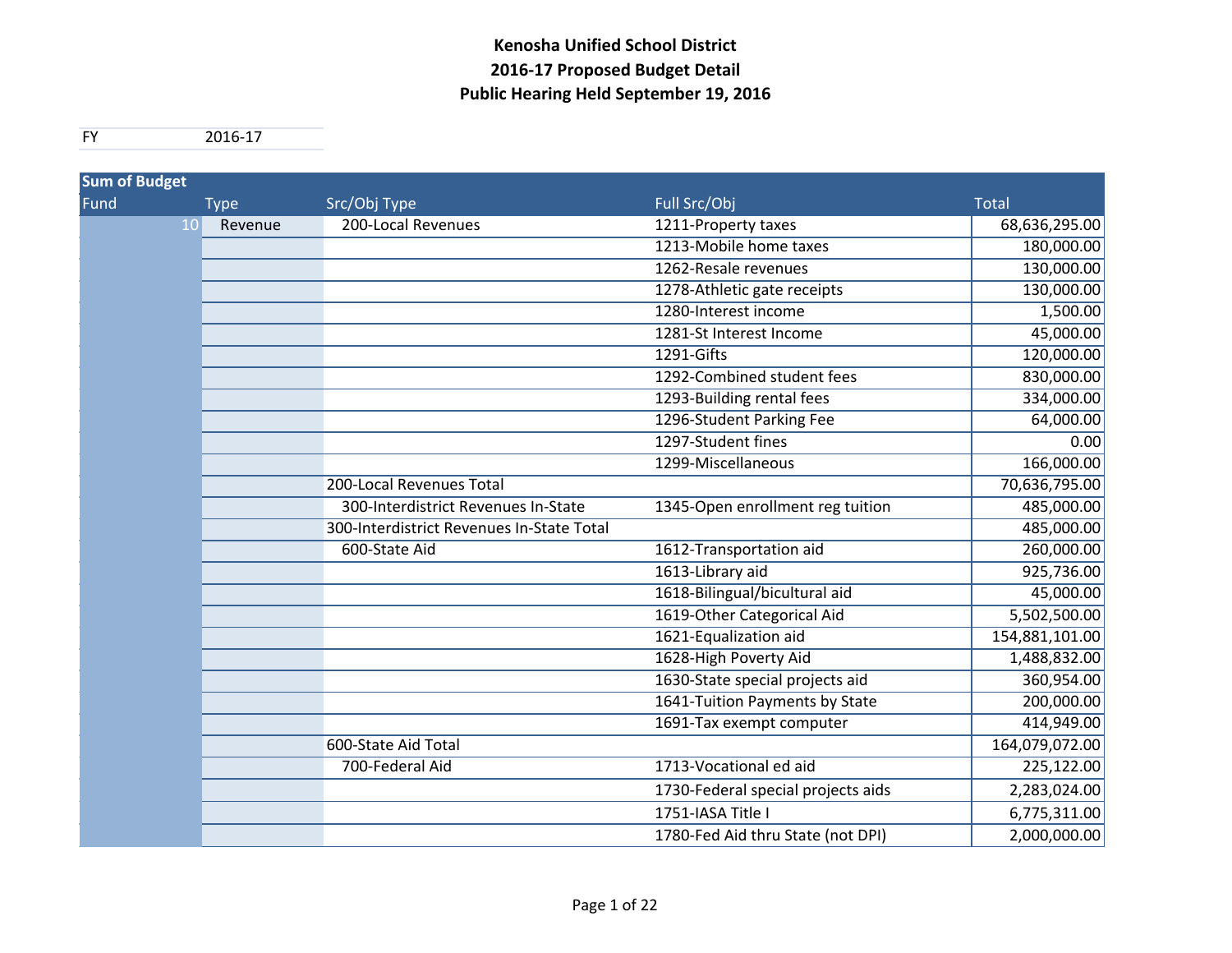| <b>Sum of Budget</b> |                      |                               |                                    |                |
|----------------------|----------------------|-------------------------------|------------------------------------|----------------|
| Fund                 | <b>Type</b>          | Src/Obj Type                  | Full Src/Obj                       | <b>Total</b>   |
|                      | Revenue              | 700-Federal Aid               | 1790-Federal direct aid            | 132,306.00     |
|                      |                      | 700-Federal Aid Total         |                                    | 11,415,763.00  |
|                      |                      | 900-Revenue Adjustments       | 1968-Debt Premium                  | 122,225.00     |
|                      |                      |                               | 1971-Refund of Prior Year Expenses | 270,000.00     |
|                      |                      |                               | 1990-Miscellaneous Revenues        | 40,000.00      |
|                      |                      | 900-Revenue Adjustments Total |                                    | 432,225.00     |
|                      | <b>Revenue Total</b> |                               |                                    | 247,048,855.00 |
|                      | Expense              | 100-Salaries                  | 2110-Perm FT Administrator         | 8,394,244.55   |
|                      |                      |                               | 2111-Perm FT Supervisory           | 1,504,042.00   |
|                      |                      |                               | 2112-Perm FT Technical             | 1,636,411.00   |
|                      |                      |                               | 2113-Perm FT teachers              | 81,661,838.27  |
|                      |                      |                               | 2114-Perm FT teacher consultant    | 0.00           |
|                      |                      |                               | 2115-Perm FT other professionals   | 2,289,930.38   |
|                      |                      |                               | 2116-Perm FT maintenance/trade     | 2,153,964.80   |
|                      |                      |                               | 2117-Perm FT secretary/clerical    | 4,901,104.64   |
|                      |                      |                               | 2118-Perm FT custodial             | 6,114,514.80   |
|                      |                      |                               | 2119-Perm FT education assistant   | 1,844,183.66   |
|                      |                      |                               | 2121-Perm PT officials             | 33,000.00      |
|                      |                      |                               | 2123-Overtime Perm Part Time       | 760.00         |
|                      |                      |                               | 2127-Perm PT secretary/clericals   | 49,348.00      |
|                      |                      |                               | 2128-Perm PT custodials            | 5,186.70       |
|                      |                      |                               | 2129-Perm PT ed assistants         | 31,635.70      |
|                      |                      |                               | 2140-Temporary Part Time           | 411,542.55     |
|                      |                      |                               | 2142-Temp PT technical             | 51,880.80      |
|                      |                      |                               | 2143-Temp PT Sub                   | 2,845,727.58   |
|                      |                      |                               | 2144-Shift Differential            | 0.00           |
|                      |                      |                               | 2145-Temp PT police officers       | 296,939.71     |
|                      |                      |                               | 2146-Temp PT other professional    | 0.00           |
|                      |                      |                               | 2147-Temp PT secretary             | 291,297.80     |
|                      |                      |                               | 2148-Temp PT custodial             | 144,503.25     |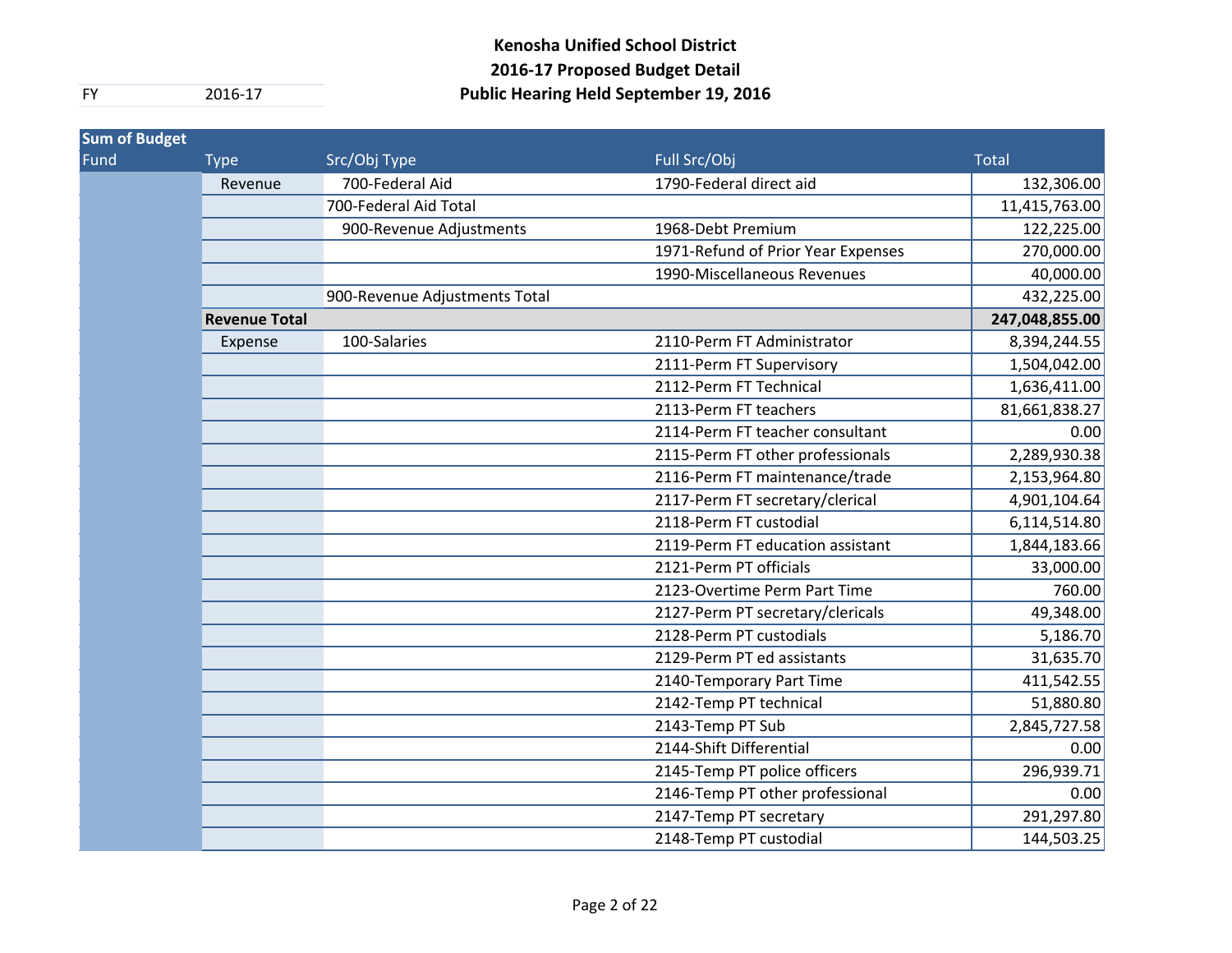| <b>Sum of Budget</b> |             |                    |                                  |                |
|----------------------|-------------|--------------------|----------------------------------|----------------|
| Fund                 | <b>Type</b> | Src/Obj Type       | Full Src/Obj                     | <b>Total</b>   |
|                      |             |                    | 2149-Temp PT ed assistants       | 437,675.34     |
|                      |             |                    | 2151-Vacation Pay                | 150,000.00     |
|                      |             |                    | 2152-Payouts for sick leave      | 500,000.00     |
|                      |             |                    | 2153-Payouts for AST retirements | 100,000.00     |
|                      |             |                    | 2162-Overtime-technical          | 5,110.00       |
|                      |             |                    | 2166-Overtime-trades             | 75,000.00      |
|                      |             |                    | 2167-Overtime-secretary/clerical | 48,110.75      |
|                      |             |                    | 2168-Overtime-custodial          | 159,116.02     |
|                      |             |                    | 2169-Overtime-ed assistants      | 433.51         |
|                      |             |                    | 2170-Add'l pay - Dept Chair      | 403,132.01     |
|                      |             |                    | 2171-Add'l pay-extra assignment  | 975,019.94     |
|                      |             |                    | 2172-Add'l pay-teacher subs      | 1,458.00       |
|                      |             |                    | 2173-Add'l pay-coaching          | 997,809.40     |
|                      |             |                    | 2175-Non-employee pay            | 60,500.00      |
|                      |             |                    | 2178-Curriculum writing          | 109,092.84     |
|                      |             |                    | 2179-Other pay-NOT OT            | 320,755.81     |
|                      |             |                    | 2192-Pay/school functions        | 16,529.90      |
|                      |             |                    | 2199-Est Turnover/Vacancy Diff   | $-800,000.00$  |
|                      |             | 100-Salaries Total |                                  | 118,221,799.71 |
|                      |             | 200-Benefits       | 2212-WRS Contribution-Cert ER    | 6,160,474.39   |
|                      |             |                    | 2214-WRS Contribution-NonCert ER | 1,511,648.15   |
|                      |             |                    | 2218-Contr to OPEB Trust         | 4,762,594.59   |
|                      |             |                    | 2222-Fica/medicare               | 8,956,011.21   |
|                      |             |                    | 2230-Life insurance              | 284,912.63     |
|                      |             |                    | 2241-Health insurance            | 29,996,700.18  |
|                      |             |                    | 2243-Dental insurance            | 1,925,307.36   |
|                      |             |                    | 2245-Long term care insurance    | 0.00           |
|                      |             |                    | 2251-Long term disab insurance   | 219,940.59     |
|                      |             |                    | 2253-Worker's compensation       | 1,172,688.50   |
|                      |             |                    | 2290-Employment physicals        | 2,000.00       |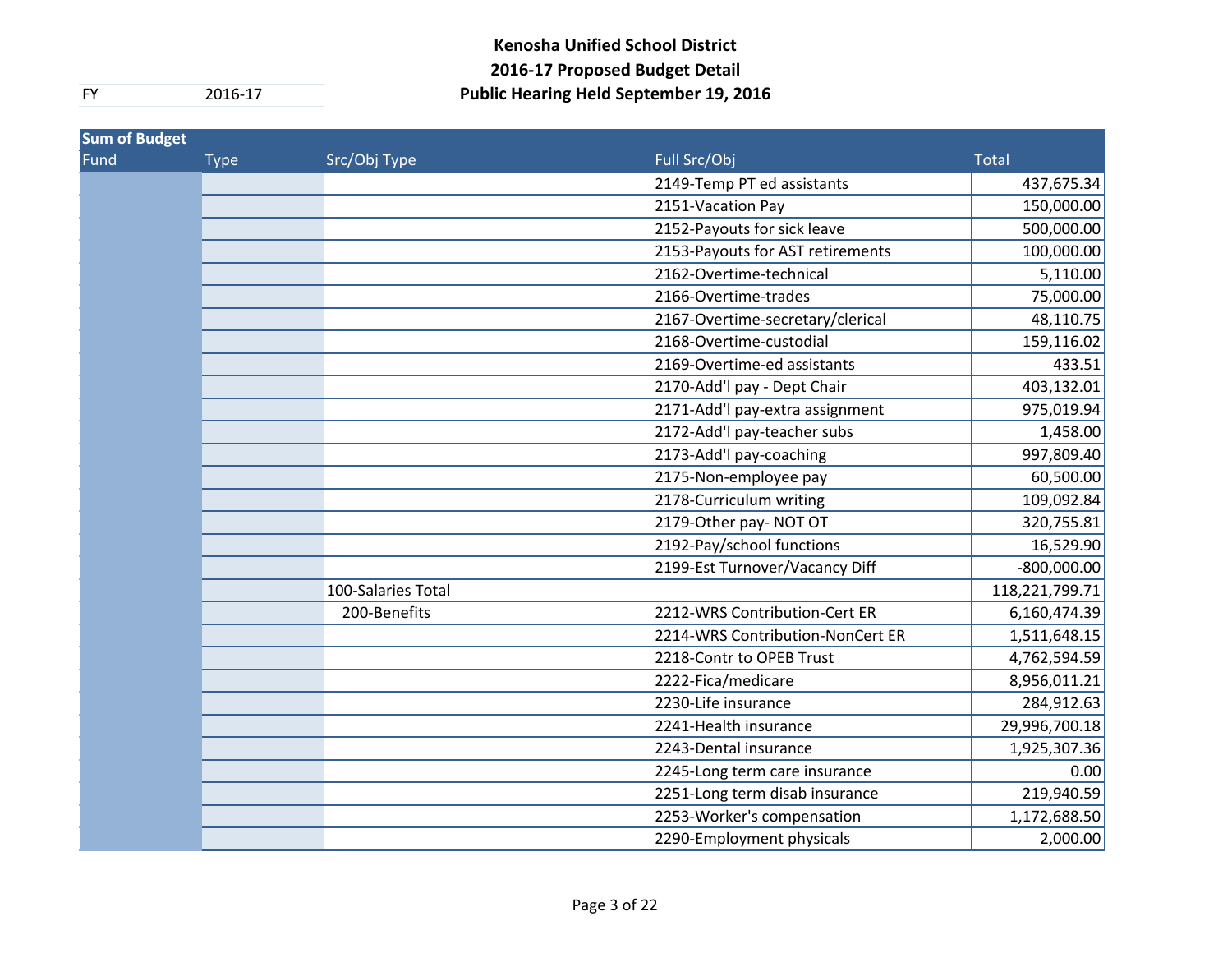| <b>Sum of Budget</b> |             |                        |                                     |               |
|----------------------|-------------|------------------------|-------------------------------------|---------------|
| Fund                 | <b>Type</b> | Src/Obj Type           | Full Src/Obj                        | <b>Total</b>  |
|                      |             | 200-Benefits           | 2291-Credit reimbursements          | 50,000.00     |
|                      |             |                        | 2295-Other Contractual Benefits     | 0.00          |
|                      |             |                        | 2296-Other Taxable Benefits         | 0.00          |
|                      |             | 200-Benefits Total     |                                     | 55,042,277.60 |
|                      |             | 300-Purchased Services | 2310-Athletic officials             | 119,212.00    |
|                      |             |                        | 2311-Prof/tech services             | 905,237.10    |
|                      |             |                        | 2312-Conference Registration Fees   | 489,684.33    |
|                      |             |                        | 2313-Pupil services                 | 716,820.50    |
|                      |             |                        | 2314-Staff services                 | 487,645.20    |
|                      |             |                        | 2315-Consulting services            | 157,300.00    |
|                      |             |                        | 2316-Site Rentals-Off KUSD Property | 31,525.00     |
|                      |             |                        | 2317-Independent Contractor         | 103,379.75    |
|                      |             |                        | 2318-Legal Services                 | 170,440.00    |
|                      |             |                        | 2319-Parent services                | 1,800.00      |
|                      |             |                        | 2324-Equipment maintenance          | 247,261.72    |
|                      |             |                        | 2325-Vehicle Maintenance            | 50,000.00     |
|                      |             |                        | 2327-Construction services          | 1,631,372.55  |
|                      |             |                        | 2329-Property services              | 754,294.18    |
|                      |             |                        | 2331-Gas for heat                   | 1,130,897.00  |
|                      |             |                        | 2334-Electricity for Heat           | 152.98        |
|                      |             |                        | 2335-Gas for other than heat        | 436.00        |
|                      |             |                        | 2336-Electricity                    | 2,969,168.74  |
|                      |             |                        | 2337-Water services                 | 448,800.00    |
|                      |             |                        | 2339-Energy conservation            | 450,000.00    |
|                      |             |                        | 2341-Pupil Bus Travel(func 2567)    | 4,324,706.18  |
|                      |             |                        | 2342-Employee Travel Exp            | 627,022.01    |
|                      |             |                        | 2343-Empl in-dist mileage           | 44,695.22     |
|                      |             |                        | 2344-Recruitment travel             | 10,000.00     |
|                      |             |                        | 2346-Non-Employee Travel Exp        | 2,200.00      |
|                      |             |                        | 2348-Vehicle Fuel                   | 80,050.00     |
|                      |             |                        |                                     |               |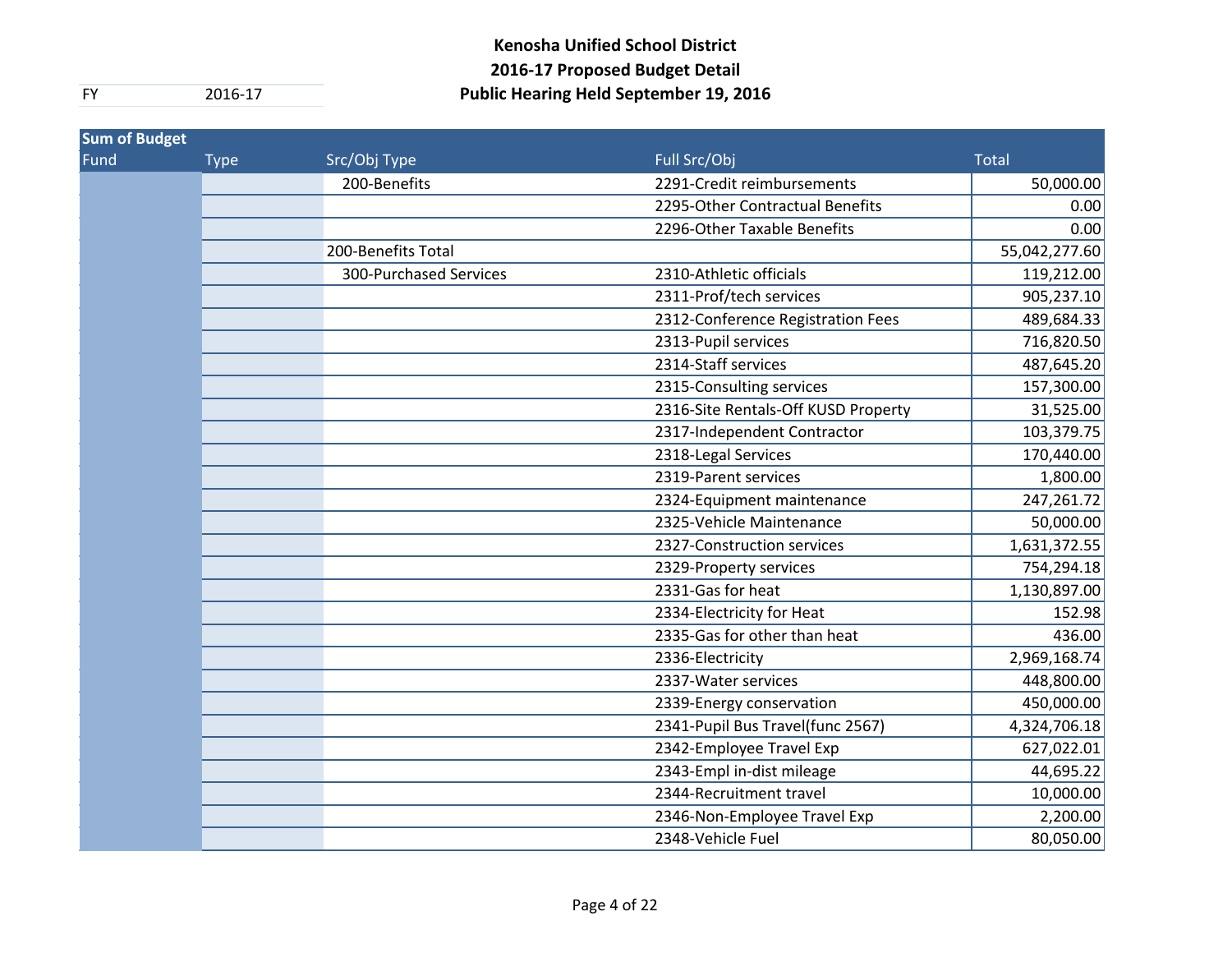| Sum of Budget |             |                              |                                     |               |
|---------------|-------------|------------------------------|-------------------------------------|---------------|
| Fund          | <b>Type</b> | Src/Obj Type                 | Full Src/Obj                        | <b>Total</b>  |
|               |             |                              | 2351-Advertising                    | 60,602.95     |
|               |             |                              | 2353-Postage                        | 105,454.51    |
|               |             |                              | 2354-Printing & Copying Costs       | 655,571.71    |
|               |             |                              | 2355-Telephone                      | 453,224.15    |
|               |             |                              | 2361-Admin computer services        | 547,012.10    |
|               |             |                              | 2362-Instruct computing services    | 35,423.00     |
|               |             |                              | 2382-Open enrollment payments       | 2,580,000.00  |
|               |             |                              | 2386-Payments to CESA               | 78,985.23     |
|               |             |                              | 2387-Tuition Payments(State)        | 50,849.48     |
|               |             |                              | 2389-Payment to Tech Colleges       | 383,821.52    |
|               |             | 300-Purchased Services Total |                                     | 20,905,045.11 |
|               |             | 400-Supplies                 | 2410-General Supplies (SPED only)   | 17,000.00     |
|               |             |                              | 2411-General supplies               | 2,812,209.88  |
|               |             |                              | 2412-Workbooks                      | 0.00          |
|               |             |                              | 2413-Printer Toner & Printer Ink    | 114,678.22    |
|               |             |                              | 2415-Food supplies                  | 176,766.63    |
|               |             |                              | 2416-Medical supplies               | 32,114.50     |
|               |             |                              | 2417-Copier & Printer Paper         | 222,450.55    |
|               |             |                              | 2420-Apparel                        | 25,849.00     |
|               |             |                              | 2431-AV materials (Instructional)   | 958.19        |
|               |             |                              | 2432-Library books (Instructional)  | 929,200.00    |
|               |             |                              | 2433-Newspapers (Instructional)     | 559.80        |
|               |             |                              | 2434-Periodicals (Instructional)    | 9,192.22      |
|               |             |                              | 2435-Software (Instructional)       | 1,475,971.61  |
|               |             |                              | 2436-CSF Computers & Equipment      | 0.00          |
|               |             |                              | 2439-Professional Books-OtherMedia  | 107,651.92    |
|               |             |                              | 2440-Small Equip <\$1000 (non-tech) | 1,000,943.88  |
|               |             |                              | 2442-Equip \$1000-5000 (non-tech)   | 138,938.46    |
|               |             |                              | 2444-Furnishings <\$1000 each       | 124,178.56    |
|               |             |                              | 2447-Tech Equip \$1000-5000         | 563,069.67    |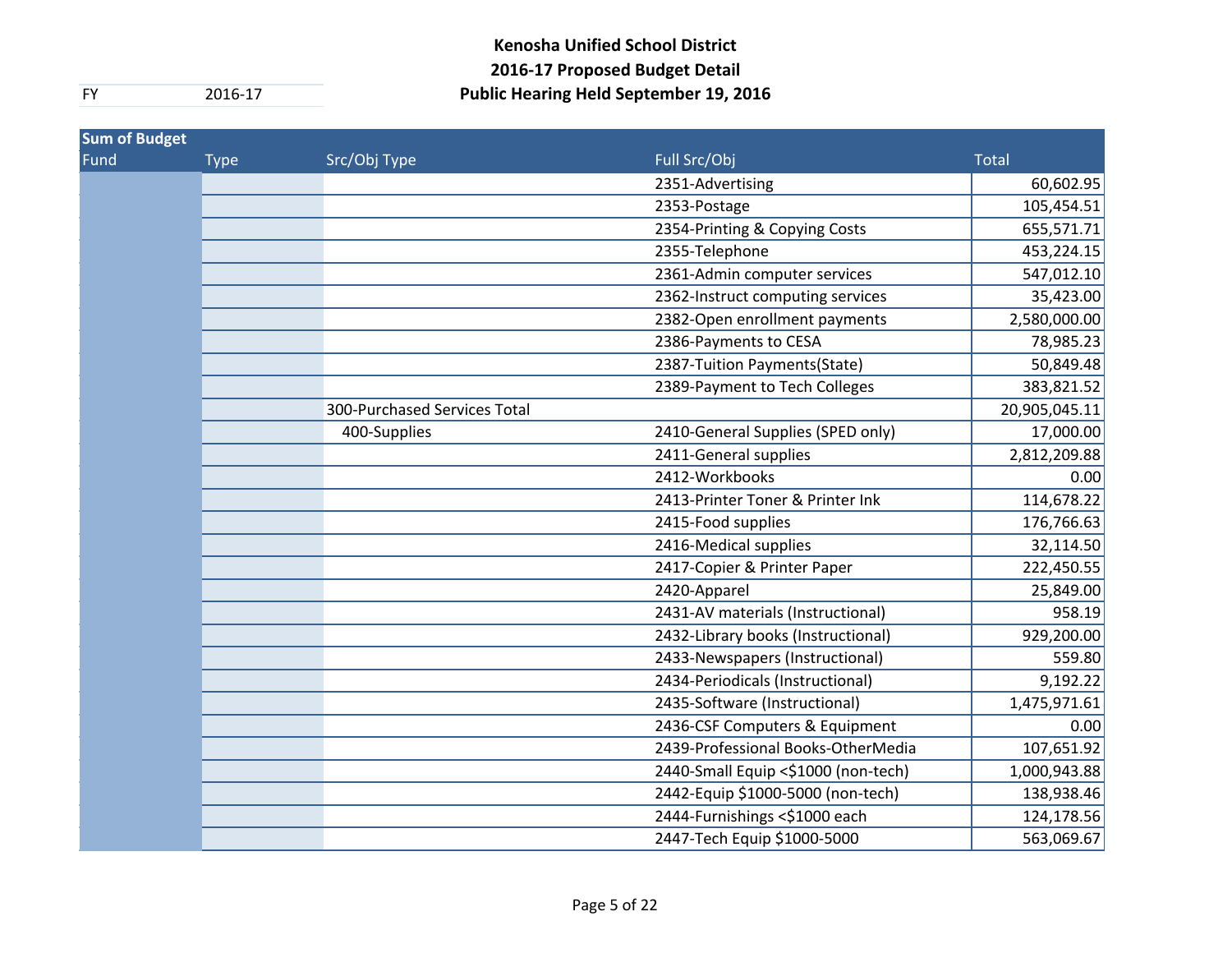| <b>Type</b> | Src/Obj Type             | Full Src/Obj                          | <b>Total</b>  |
|-------------|--------------------------|---------------------------------------|---------------|
|             |                          | 2448-Small Technical Equip <\$1000    | 1,991,513.37  |
|             |                          | 2450-Objects for resale               | $-2,965.00$   |
|             |                          | 2470-Textbooks                        | 1,117,147.63  |
|             |                          | 2471-Workbooks                        | 165,801.23    |
|             |                          | 2480-Software (Non-Instructional)     | 305,760.82    |
|             |                          | 2481-Prof Books(Non-Instructional)    | 0.00          |
|             |                          | 2490-Media rentals                    | 8,033.97      |
|             |                          | 2491-Prof Materials(Non-Instructnl)   | 61,074.07     |
|             |                          | 2498-Athletic Reimbursement           | $-20,946.90$  |
|             | 400-Supplies Total       |                                       | 11,377,152.28 |
|             | 500-Capital Outlay       | 2517-Land Rental                      | 8,000.00      |
|             |                          | 2521-Land Improvements-Additions      | 1,300.00      |
|             |                          | 2537-Building Rental (Long Term)      | 496,442.56    |
|             |                          | 2541-Building Improvement-Additions   | 83,989.14     |
|             |                          | 2542-Building Imprv Remodel/Replace   | 279,891.15    |
|             |                          | 2551-New Equip \$1000-5000 (ea.)      | 0.00          |
|             |                          | 2552-New Equip > \$5000 (ea.)         | 73,530.00     |
|             |                          | 2557-New Tech Equip \$1000-5000(ea.)  | 0.00          |
|             |                          | 2558-New Tech Equip > \$5000(ea.)     | 170,110.91    |
|             |                          | 2561-Replace Equip \$1000-5000 (ea.)  | 0.00          |
|             |                          | 2562-Replace Equip > \$5000 (ea.)     | 83,101.00     |
|             |                          | 2567-Repl Tech Eq \$1000-5000(ea.)    | 0.00          |
|             |                          | 2568-Replace Technical Equip > \$5000 | 749,500.00    |
|             |                          | 2571-Equipment rental                 | 3,564.90      |
|             |                          | 2572-Vehicle rental                   | 197,967.00    |
|             | 500-Capital Outlay Total |                                       | 2,147,396.66  |
|             | 600-Debt                 | 2682-Interest-short term              | 214,115.00    |
|             |                          | 2691-Paying agent fees                | 58,500.00     |
|             | 600-Debt Total           |                                       | 272,615.00    |
|             | 700-Insurances           | 2711-Liability insurance              | 200,150.00    |
|             |                          |                                       |               |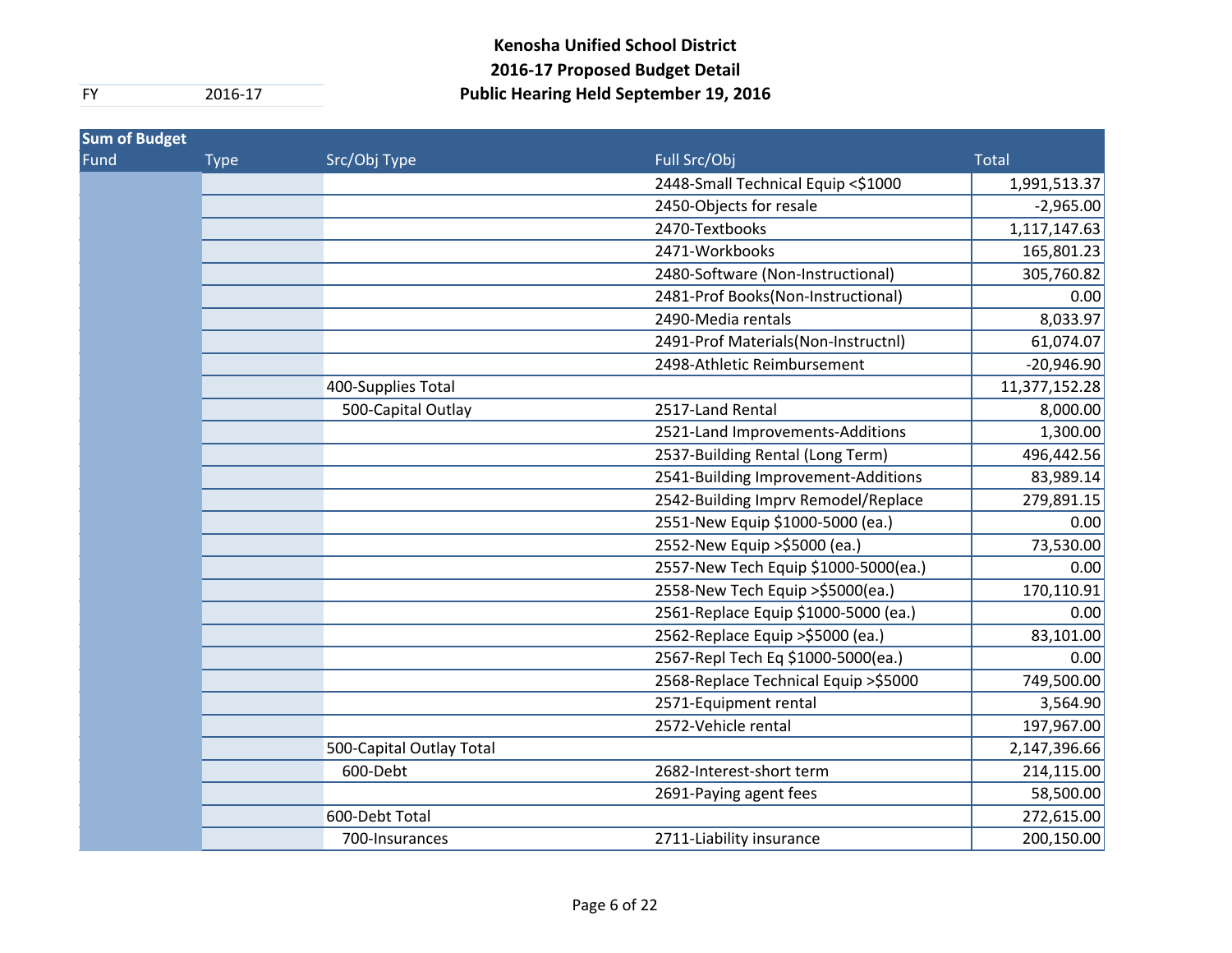| <b>Sum of Budget</b> |                      |                               |                                    |                |
|----------------------|----------------------|-------------------------------|------------------------------------|----------------|
| Fund                 | <b>Type</b>          | Src/Obj Type                  | Full Src/Obj                       | <b>Total</b>   |
|                      |                      | 700-Insurances                | 2712-Property insurance            | 390,000.00     |
|                      |                      |                               | 2730-Unemployment comp.            | 168,434.00     |
|                      |                      | 700-Insurances Total          |                                    | 758,584.00     |
|                      |                      | 800-Transfers                 | 2827-Gen Operating Trans Out to 27 | 31,071,572.31  |
|                      |                      |                               | 2838-Operating Transfer to F38     | 500,000.00     |
|                      |                      | 800-Transfers Total           |                                    | 31,571,572.31  |
|                      |                      | 900-Other                     | 2941-District dues/fees            | 97,208.76      |
|                      |                      |                               | 2942-Employee dues/fees            | 115,716.12     |
|                      |                      |                               | 2943-Student dues/fees             | 141,279.00     |
|                      |                      |                               | 2944-False alarm fees              | 19,900.00      |
|                      |                      |                               | 2945-Bank/Credit Card Fees         | 30,000.00      |
|                      |                      |                               | 2969-Accounting adjustments        | 1,856,848.68   |
|                      |                      |                               | 2972-Refund pr yr/non-aidable      | 0.00           |
|                      |                      |                               | 2990-Miscellaneous                 | 4,491,459.77   |
|                      |                      | 900-Other Total               |                                    | 6,752,412.33   |
|                      | <b>Expense Total</b> |                               |                                    | 247,048,855.00 |
| 21                   | Revenue              | 900-Revenue Adjustments       | 1990-Miscellaneous Revenues        | 0.00           |
|                      |                      | 900-Revenue Adjustments Total |                                    | 0.00           |
|                      | <b>Revenue Total</b> |                               |                                    | 0.00           |
|                      | Expense              | 100-Salaries                  | 2162-Overtime-technical            | 150.00         |
|                      |                      |                               | 2168-Overtime-custodial            | 2,750.00       |
|                      |                      | 100-Salaries Total            |                                    | 2,900.00       |
|                      |                      | 200-Benefits                  | 2214-WRS Contribution-NonCert ER   | 190.00         |
|                      |                      |                               | 2222-Fica/medicare                 | 220.00         |
|                      |                      |                               | 2253-Worker's compensation         | 30.00          |
|                      |                      | 200-Benefits Total            |                                    | 440.00         |
|                      |                      | 300-Purchased Services        | 2311-Prof/tech services            | 5,100.00       |
|                      |                      |                               | 2317-Independent Contractor        | 5,540.00       |
|                      |                      |                               | 2324-Equipment maintenance         | 0.00           |
|                      |                      |                               | 2342-Employee Travel Exp           | 1,760.00       |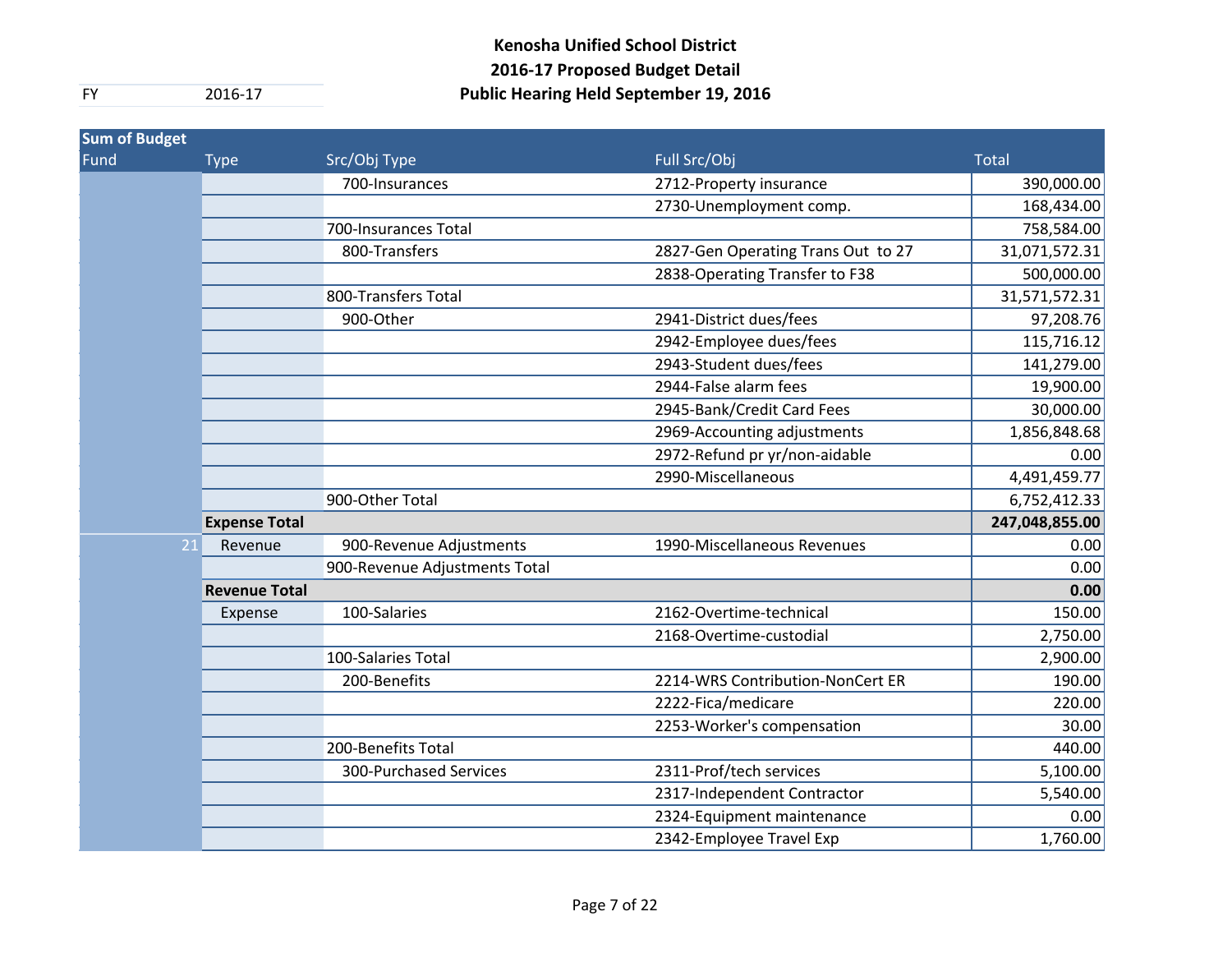| <b>Sum of Budget</b> |                      |                               |                                      |              |
|----------------------|----------------------|-------------------------------|--------------------------------------|--------------|
| Fund                 | <b>Type</b>          | Src/Obj Type                  | Full Src/Obj                         | <b>Total</b> |
|                      |                      | <b>300-Purchased Services</b> | 2343-Empl in-dist mileage            | 0.00         |
|                      |                      |                               | 2354-Printing & Copying Costs        | 2,200.00     |
|                      |                      | 300-Purchased Services Total  |                                      | 14,600.00    |
|                      |                      | 400-Supplies                  | 2411-General supplies                | 64,496.97    |
|                      |                      |                               | 2415-Food supplies                   | 2,700.00     |
|                      |                      |                               | 2440-Small Equip <\$1000 (non-tech)  | 1,500.00     |
|                      |                      |                               | 2450-Objects for resale              | 0.00         |
|                      |                      | 400-Supplies Total            |                                      | 68,696.97    |
|                      |                      | 500-Capital Outlay            | 2552-New Equip > \$5000 (ea.)        | 160,000.00   |
|                      |                      |                               | 2558-New Tech Equip > \$5000(ea.)    | 6,032.92     |
|                      |                      |                               | 2561-Replace Equip \$1000-5000 (ea.) | 0.00         |
|                      |                      | 500-Capital Outlay Total      |                                      | 166,032.92   |
|                      |                      | 900-Other                     | 2941-District dues/fees              | 6,805.97     |
|                      |                      |                               | 2942-Employee dues/fees              | 6,675.65     |
|                      |                      | 900-Other Total               |                                      | 13,481.62    |
|                      | <b>Expense Total</b> |                               |                                      | 266,151.51   |
| 25                   | Revenue              | 700-Federal Aid               | 1790-Federal direct aid              | 1,991,027.00 |
|                      |                      | 700-Federal Aid Total         |                                      | 1,991,027.00 |
|                      | <b>Revenue Total</b> |                               |                                      | 1,991,027.00 |
|                      | Expense              | 100-Salaries                  | 2110-Perm FT Administrator           | 109,975.00   |
|                      |                      |                               | 2113-Perm FT teachers                | 208,461.00   |
|                      |                      |                               | 2115-Perm FT other professionals     | 380,184.46   |
|                      |                      |                               | 2117-Perm FT secretary/clerical      | 44,844.80    |
|                      |                      |                               | 2118-Perm FT custodial               | 24,522.75    |
|                      |                      |                               | 2119-Perm FT education assistant     | 240,584.69   |
|                      |                      |                               | 2143-Temp PT Sub                     | 18,000.00    |
|                      |                      |                               | 2171-Add'l pay-extra assignment      | 12,000.00    |
|                      |                      | 100-Salaries Total            |                                      | 1,038,572.70 |
|                      |                      | 200-Benefits                  | 2212-WRS Contribution-Cert ER        | 19,786.21    |
|                      |                      |                               | 2214-WRS Contribution-NonCert ER     | 48,271.43    |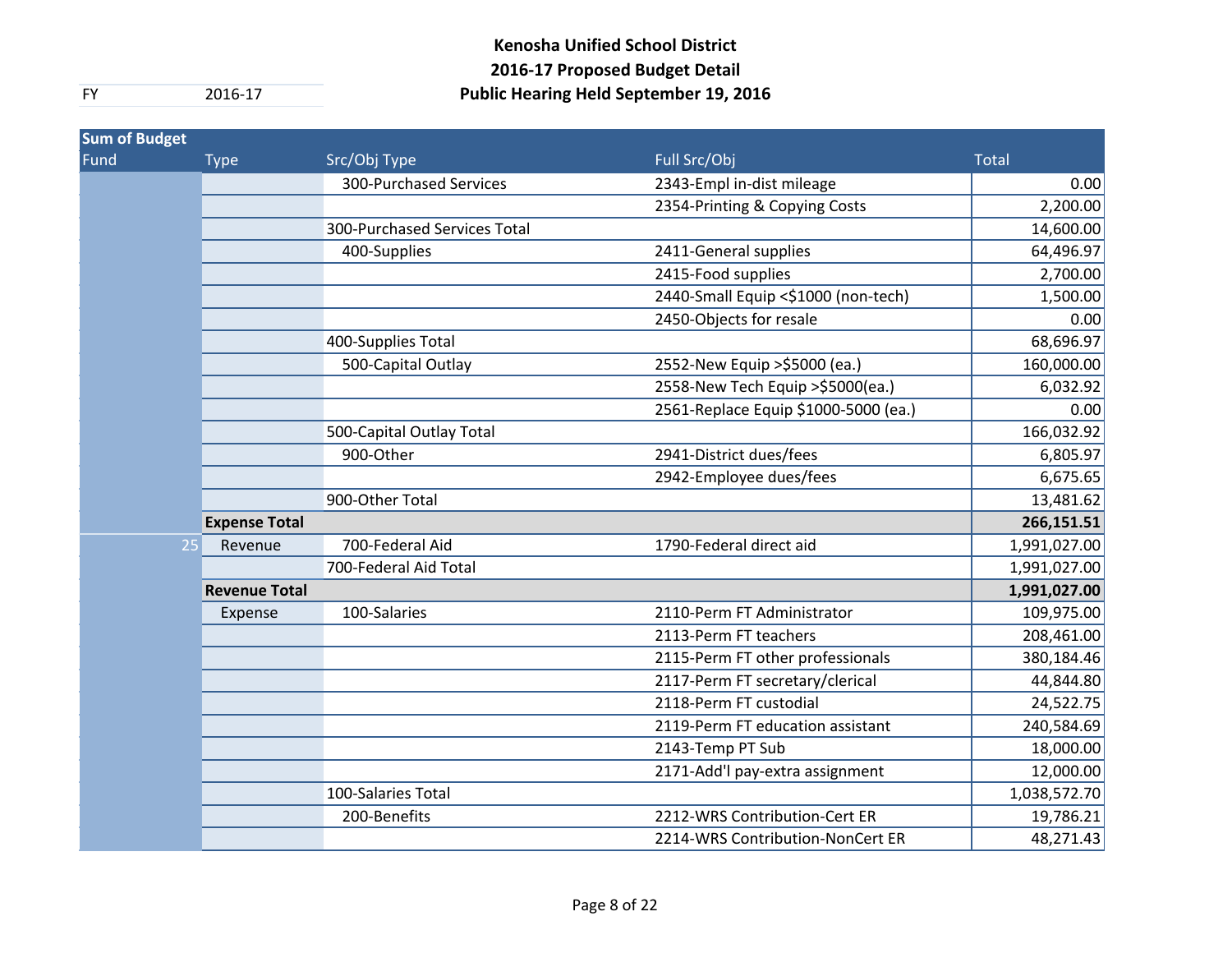| <b>Sum of Budget</b> |             |                              |                                   |              |
|----------------------|-------------|------------------------------|-----------------------------------|--------------|
| Fund                 | <b>Type</b> | Src/Obj Type                 | Full Src/Obj                      | <b>Total</b> |
|                      |             | 200-Benefits                 | 2218-Contr to OPEB Trust          | 30,267.06    |
|                      |             |                              | 2222-Fica/medicare                | 79,281.20    |
|                      |             |                              | 2230-Life insurance               | 2,791.87     |
|                      |             |                              | 2241-Health insurance             | 474,779.82   |
|                      |             |                              | 2243-Dental insurance             | 28,432.69    |
|                      |             |                              | 2251-Long term disab insurance    | 2,037.32     |
|                      |             |                              | 2253-Worker's compensation        | 10,389.05    |
|                      |             | 200-Benefits Total           |                                   | 696,036.65   |
|                      |             | 300-Purchased Services       | 2312-Conference Registration Fees | 5,400.00     |
|                      |             |                              | 2313-Pupil services               | 49,070.00    |
|                      |             |                              | 2324-Equipment maintenance        | 240.00       |
|                      |             |                              | 2327-Construction services        | 0.00         |
|                      |             |                              | 2329-Property services            | 42.00        |
|                      |             |                              | 2331-Gas for heat                 | 5,000.00     |
|                      |             |                              | 2336-Electricity                  | 22,000.00    |
|                      |             |                              | 2337-Water services               | 3,900.00     |
|                      |             |                              | 2341-Pupil Bus Travel(func 2567)  | 59,000.00    |
|                      |             |                              | 2342-Employee Travel Exp          | 4,300.00     |
|                      |             |                              | 2343-Empl in-dist mileage         | 800.00       |
|                      |             |                              | 2348-Vehicle Fuel                 | 500.00       |
|                      |             |                              | 2351-Advertising                  | 0.00         |
|                      |             |                              | 2353-Postage                      | 100.00       |
|                      |             |                              | 2354-Printing & Copying Costs     | 3,500.00     |
|                      |             |                              | 2355-Telephone                    | 0.00         |
|                      |             | 300-Purchased Services Total |                                   | 153,852.00   |
|                      |             | 400-Supplies                 | 2411-General supplies             | 67,217.65    |
|                      |             |                              | 2413-Printer Toner & Printer Ink  | 3,000.00     |
|                      |             |                              | 2415-Food supplies                | 9,500.00     |
|                      |             |                              | 2417-Copier & Printer Paper       | 2,000.00     |
|                      |             |                              | 2435-Software (Instructional)     | 0.00         |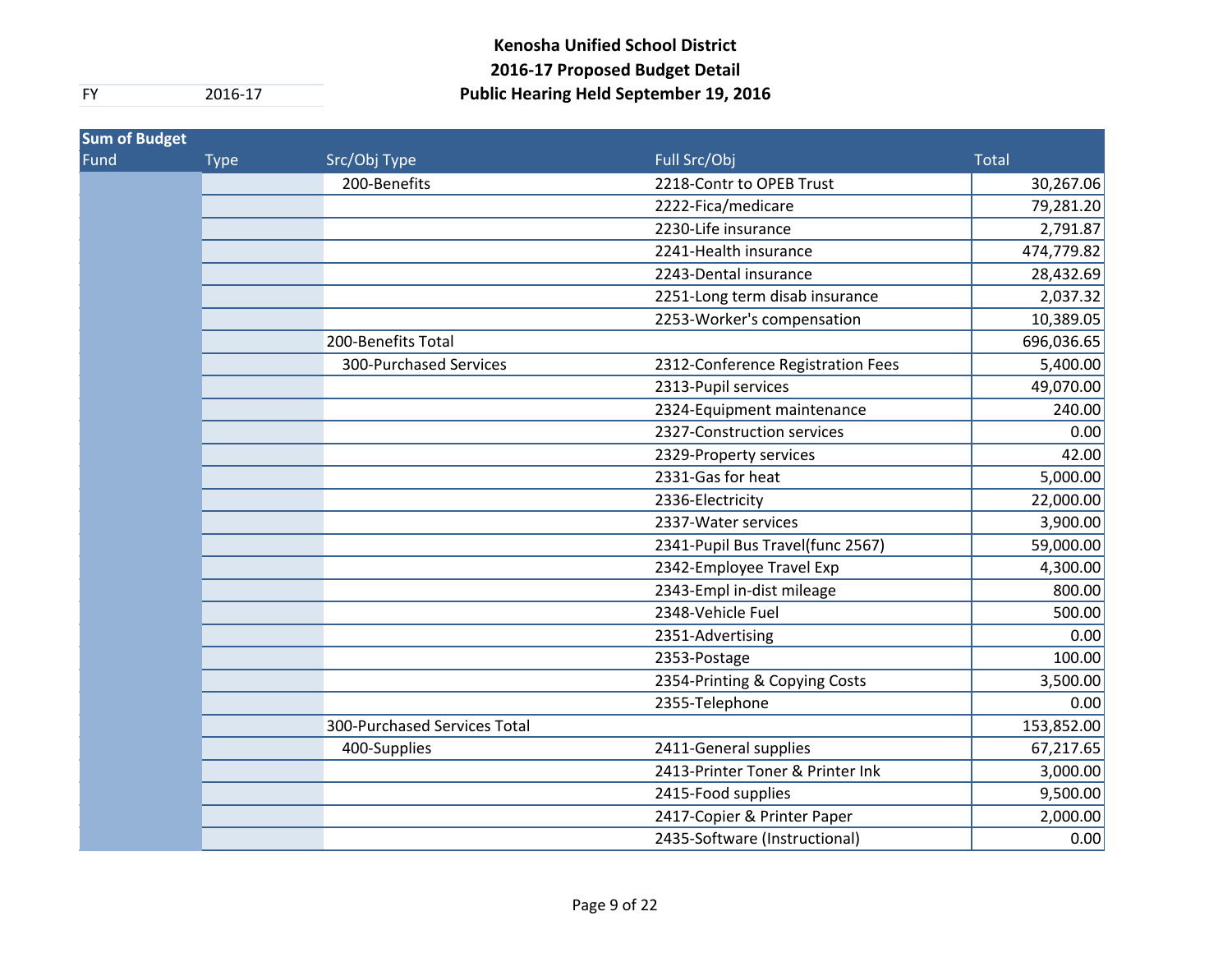| <b>Sum of Budget</b> |                      |                          |                                     |               |
|----------------------|----------------------|--------------------------|-------------------------------------|---------------|
| Fund                 | <b>Type</b>          | Src/Obj Type             | Full Src/Obj                        | <b>Total</b>  |
|                      | Expense              | 400-Supplies             | 2439-Professional Books-OtherMedia  | 800.00        |
|                      |                      |                          | 2448-Small Technical Equip <\$1000  | 0.00          |
|                      |                      |                          | 2480-Software (Non-Instructional)   | 6,400.00      |
|                      |                      |                          | 2491-Prof Materials(Non-Instructnl) | 12,175.00     |
|                      |                      | 400-Supplies Total       |                                     | 101,092.65    |
|                      |                      | 500-Capital Outlay       | 2572-Vehicle rental                 | 0.00          |
|                      |                      | 500-Capital Outlay Total |                                     | 0.00          |
|                      |                      | 900-Other                | 2941-District dues/fees             | 1,273.00      |
|                      |                      |                          | 2942-Employee dues/fees             | 100.00        |
|                      |                      |                          | 2943-Student dues/fees              | 0.00          |
|                      |                      |                          | 2944-False alarm fees               | 100.00        |
|                      |                      | 900-Other Total          |                                     | 1,473.00      |
|                      | <b>Expense Total</b> |                          |                                     | 1,991,027.00  |
| 27                   | Revenue              | 100-Oper Trans In        | 1110-General Operating Trans In     | 31,071,572.31 |
|                      |                      | 100-Oper Trans In Total  |                                     | 31,071,572.31 |
|                      |                      | 200-Local Revenues       | 1299-Miscellaneous                  | 10,000.00     |
|                      |                      | 200-Local Revenues Total |                                     | 10,000.00     |
|                      |                      | 600-State Aid            | 1611-State handicap aid             | 10,700,000.00 |
|                      |                      |                          | 1625-State Categorical Aid          | 160,000.00    |
|                      |                      | 600-State Aid Total      |                                     | 10,860,000.00 |
|                      |                      | 700-Federal Aid          | 1711-High Cost Special Ed Aid       | 100,000.00    |
|                      |                      |                          | 1730-Federal special projects aids  | 7,356,363.00  |
|                      |                      |                          | 1780-Fed Aid thru State (not DPI)   | 1,000,000.00  |
|                      |                      | 700-Federal Aid Total    |                                     | 8,456,363.00  |
|                      | <b>Revenue Total</b> |                          |                                     | 50,397,935.31 |
|                      | Expense              | 100-Salaries             | 2110-Perm FT Administrator          | 408,175.00    |
|                      |                      |                          | 2112-Perm FT Technical              | 67,977.00     |
|                      |                      |                          | 2113-Perm FT teachers               | 22,565,589.35 |
|                      |                      |                          | 2114-Perm FT teacher consultant     | 327,490.48    |
|                      |                      |                          | 2115-Perm FT other professionals    | 288,594.79    |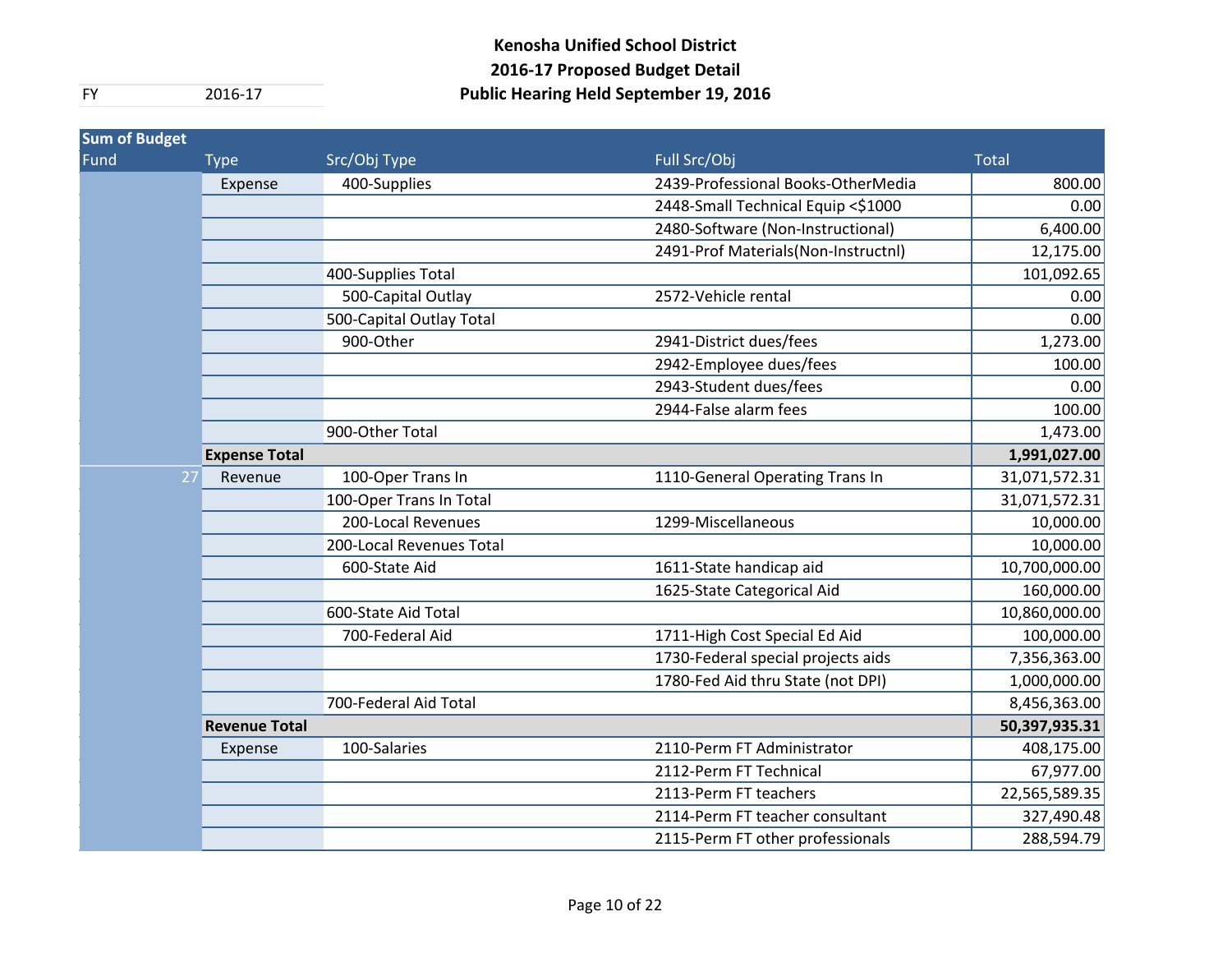| <b>Sum of Budget</b> |             |                        |                                     |               |
|----------------------|-------------|------------------------|-------------------------------------|---------------|
| Fund                 | <b>Type</b> | Src/Obj Type           | Full Src/Obj                        | <b>Total</b>  |
|                      |             | 100-Salaries           | 2117-Perm FT secretary/clerical     | 213,210.40    |
|                      |             |                        | 2119-Perm FT education assistant    | 3,399,985.15  |
|                      |             |                        | 2143-Temp PT Sub                    | 458,150.00    |
|                      |             |                        | 2145-Temp PT police officers        | 14,600.00     |
|                      |             |                        | 2147-Temp PT secretary              | 1,200.00      |
|                      |             |                        | 2149-Temp PT ed assistants          | 31,300.00     |
|                      |             |                        | 2164-Overtime-ed interpreters       | 1,500.00      |
|                      |             |                        | 2167-Overtime-secretary/clerical    | 9,000.00      |
|                      |             |                        | 2169-Overtime-ed assistants         | 5,100.00      |
|                      |             |                        | 2170-Add'l pay - Dept Chair         | 152,200.00    |
|                      |             |                        | 2171-Add'l pay-extra assignment     | 85,762.00     |
|                      |             |                        | 2173-Add'l pay-coaching             | 25,000.00     |
|                      |             |                        | 2179-Other pay-NOT OT               | 10,000.00     |
|                      |             |                        | 2190-Longevity pay                  | 200.00        |
|                      |             | 100-Salaries Total     |                                     | 28,065,034.17 |
|                      |             | 200-Benefits           | 2212-WRS Contribution-Cert ER       | 1,536,751.41  |
|                      |             |                        | 2214-WRS Contribution-NonCert ER    | 269,723.86    |
|                      |             |                        | 2218-Contr to OPEB Trust            | 1,206,984.58  |
|                      |             |                        | 2222-Fica/medicare                  | 2,159,847.85  |
|                      |             |                        | 2230-Life insurance                 | 66,025.79     |
|                      |             |                        | 2241-Health insurance               | 8,912,944.99  |
|                      |             |                        | 2243-Dental insurance               | 567,141.83    |
|                      |             |                        | 2251-Long term disab insurance      | 54,708.59     |
|                      |             |                        | 2253-Worker's compensation          | 275,781.93    |
|                      |             | 200-Benefits Total     |                                     | 15,049,910.83 |
|                      |             | 300-Purchased Services | 2312-Conference Registration Fees   | 104,000.00    |
|                      |             |                        | 2313-Pupil services                 | 485,000.00    |
|                      |             |                        | 2314-Staff services                 | 40,000.00     |
|                      |             |                        | 2315-Consulting services            | 500.00        |
|                      |             |                        | 2316-Site Rentals-Off KUSD Property | 30,000.00     |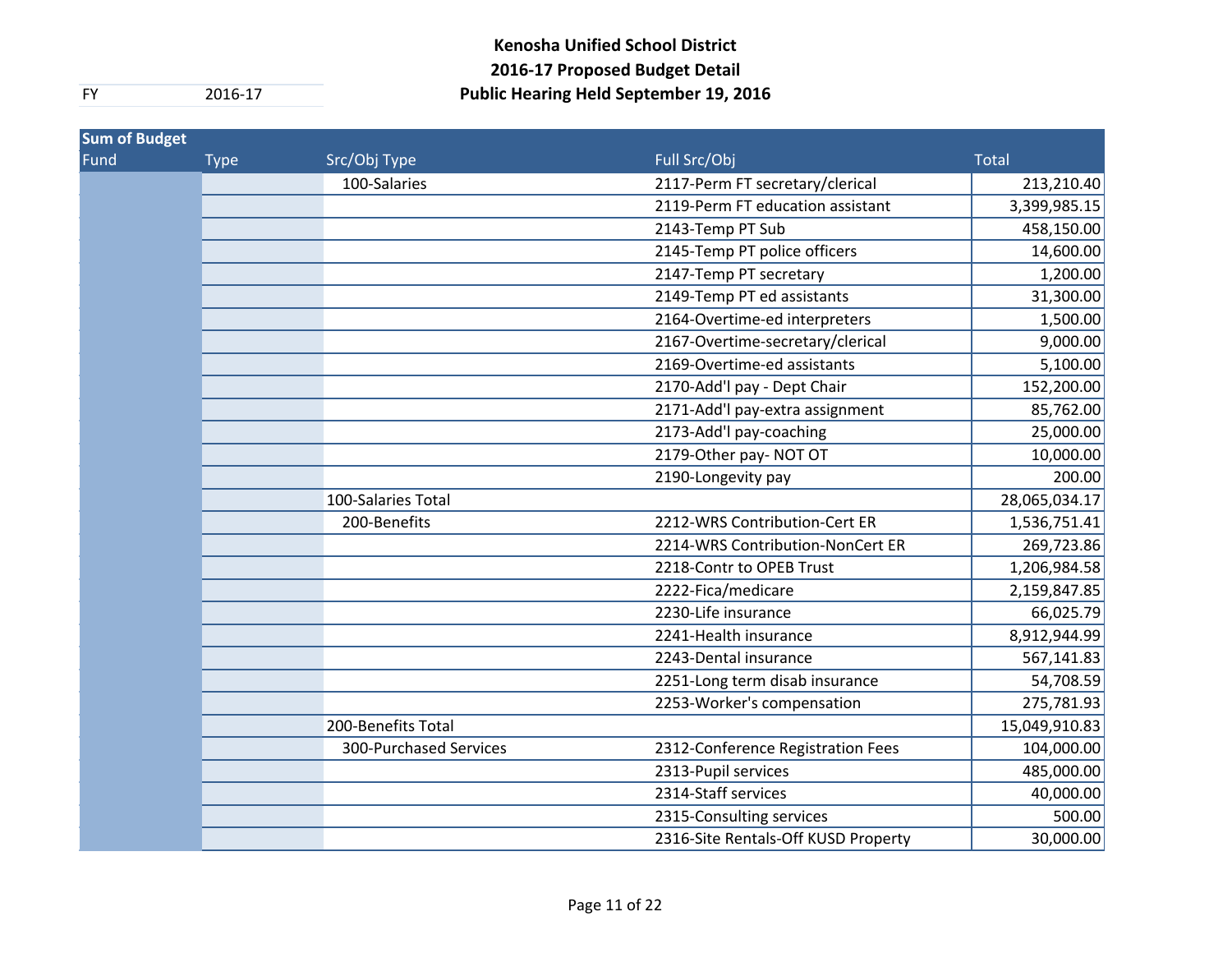| <b>Sum of Budget</b> |             |                              |                                     |              |
|----------------------|-------------|------------------------------|-------------------------------------|--------------|
| Fund                 | <b>Type</b> | Src/Obj Type                 | Full Src/Obj                        | <b>Total</b> |
|                      |             | 300-Purchased Services       | 2317-Independent Contractor         | 29,000.00    |
|                      |             |                              | 2319-Parent services                | 5,000.00     |
|                      |             |                              | 2324-Equipment maintenance          | 40,000.00    |
|                      |             |                              | 2325-Vehicle Maintenance            | 20,000.00    |
|                      |             |                              | 2341-Pupil Bus Travel(func 2567)    | 3,316,703.34 |
|                      |             |                              | 2342-Employee Travel Exp            | 155,895.25   |
|                      |             |                              | 2343-Empl in-dist mileage           | 150,500.00   |
|                      |             |                              | 2344-Recruitment travel             | 500.00       |
|                      |             |                              | 2345-Parent travel                  | 500.00       |
|                      |             |                              | 2348-Vehicle Fuel                   | 10,000.00    |
|                      |             |                              | 2349-Other Travel-SpEd              | 3,000.00     |
|                      |             |                              | 2353-Postage                        | 30,000.00    |
|                      |             |                              | 2354-Printing & Copying Costs       | 25,200.00    |
|                      |             |                              | 2355-Telephone                      | 5,000.00     |
|                      |             |                              | 2370-Payment to Non-Governmental    | 15,000.00    |
|                      |             |                              | 2384-Payment to Non-WI Schl Distric | 0.00         |
|                      |             |                              | 2387-Tuition Payments(State)        | 30,000.00    |
|                      |             | 300-Purchased Services Total |                                     | 4,495,798.59 |
|                      |             | 400-Supplies                 | 2410-General Supplies (SPED only)   | 195,706.02   |
|                      |             |                              | 2411-General supplies               | 752,887.70   |
|                      |             |                              | 2413-Printer Toner & Printer Ink    | 244,990.00   |
|                      |             |                              | 2415-Food supplies                  | 45,755.00    |
|                      |             |                              | 2416-Medical supplies               | 32,132.00    |
|                      |             |                              | 2417-Copier & Printer Paper         | 40,000.00    |
|                      |             |                              | 2434-Periodicals (Instructional)    | 20,000.00    |
|                      |             |                              | 2435-Software (Instructional)       | 392,000.00   |
|                      |             |                              | 2439-Professional Books-OtherMedia  | 0.00         |
|                      |             |                              | 2440-Small Equip <\$1000 (non-tech) | 23,483.00    |
|                      |             |                              | 2442-Equip \$1000-5000 (non-tech)   | 30,000.00    |
|                      |             |                              | 2444-Furnishings <\$1000 each       | 12,200.00    |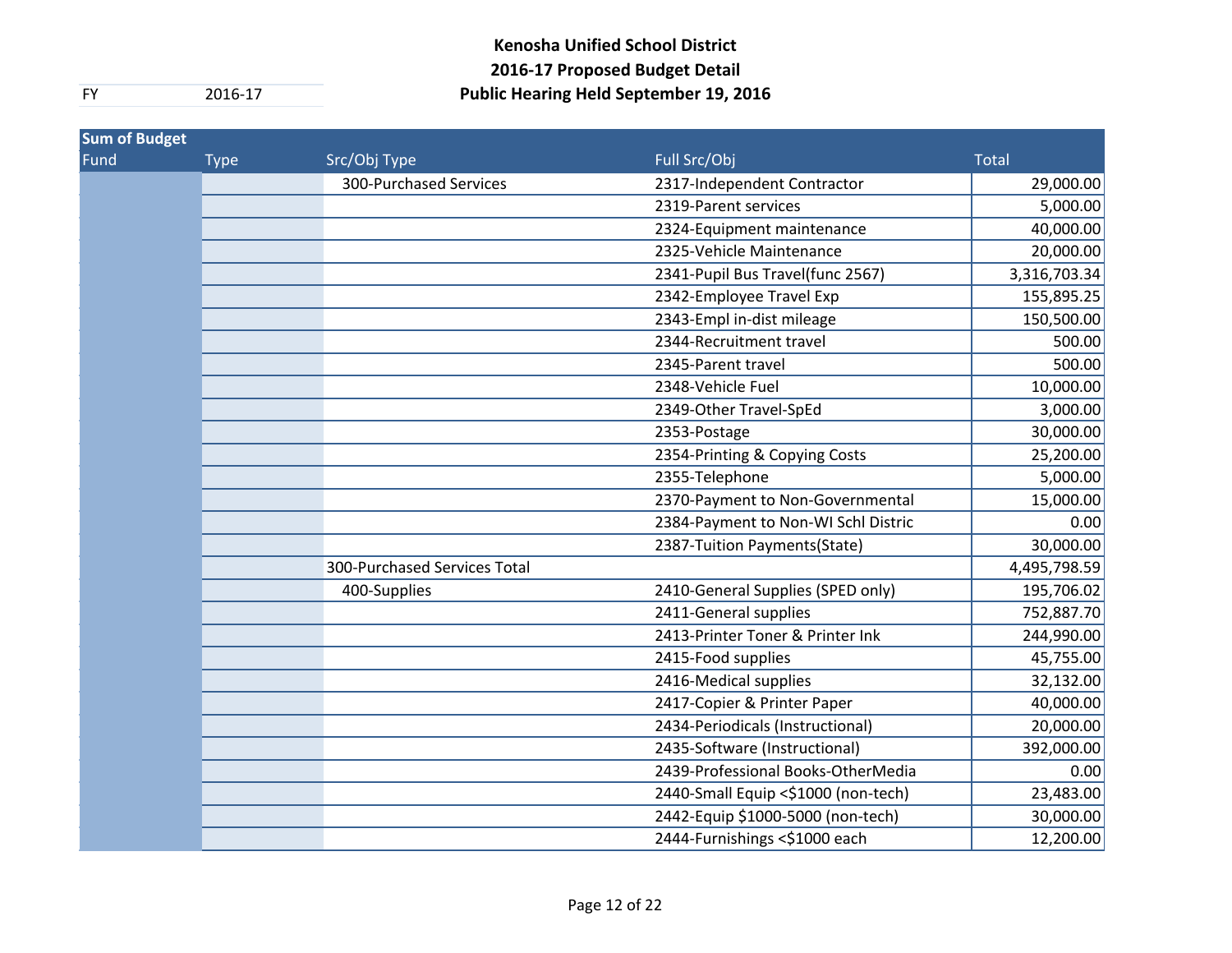| <b>Sum of Budget</b> |                      |                               |                                     |               |
|----------------------|----------------------|-------------------------------|-------------------------------------|---------------|
| Fund                 | <b>Type</b>          | Src/Obj Type                  | Full Src/Obj                        | <b>Total</b>  |
|                      |                      | 400-Supplies                  | 2447-Tech Equip \$1000-5000         | 10,200.00     |
|                      |                      |                               | 2448-Small Technical Equip <\$1000  | 148,525.00    |
|                      |                      |                               | 2450-Objects for resale             | 0.00          |
|                      |                      |                               | 2470-Textbooks                      | 0.00          |
|                      |                      |                               | 2471-Workbooks                      | 0.00          |
|                      |                      |                               | 2480-Software (Non-Instructional)   | 201,938.00    |
|                      |                      |                               | 2481-Prof Books(Non-Instructional)  | 0.00          |
|                      |                      |                               | 2490-Media rentals                  | 0.00          |
|                      |                      |                               | 2491-Prof Materials(Non-Instructnl) | 55,500.00     |
|                      |                      | 400-Supplies Total            |                                     | 2,205,316.72  |
|                      |                      | 500-Capital Outlay            | 2542-Building Imprv Remodel/Replace | 1,875.00      |
|                      |                      |                               | 2551-New Equip \$1000-5000 (ea.)    | 0.00          |
|                      |                      | 500-Capital Outlay Total      |                                     | 1,875.00      |
|                      |                      | 900-Other                     | 2941-District dues/fees             | 50,000.00     |
|                      |                      |                               | 2942-Employee dues/fees             | 30,000.00     |
|                      |                      |                               | 2943-Student dues/fees              | 500,000.00    |
|                      |                      |                               | 2971-Refund pr yr/aidable           | 0.00          |
|                      |                      | 900-Other Total               |                                     | 580,000.00    |
|                      | <b>Expense Total</b> |                               |                                     | 50,397,935.31 |
| 32                   | Revenue              | 200-Local Revenues            | 1211-Property taxes                 | 3,776,655.00  |
|                      |                      |                               | 1280-Interest income                | 2,500.00      |
|                      |                      | 200-Local Revenues Total      |                                     | 3,779,155.00  |
|                      |                      | 900-Revenue Adjustments       | 1971-Refund of Prior Year Expenses  | 770,914.20    |
|                      |                      | 900-Revenue Adjustments Total |                                     | 770,914.20    |
|                      | <b>Revenue Total</b> |                               |                                     | 4,550,069.20  |
|                      | Expense              | 600-Debt                      | 2674-Principal/State Trust          | 2,050,000.00  |
|                      |                      |                               | 2684-Interest/State Trust           | 268,940.00    |
|                      |                      |                               | 2685-Long Term Bond Interest        | 2,307,025.00  |
|                      |                      | 600-Debt Total                |                                     | 4,625,965.00  |
|                      | <b>Expense Total</b> |                               |                                     | 4,625,965.00  |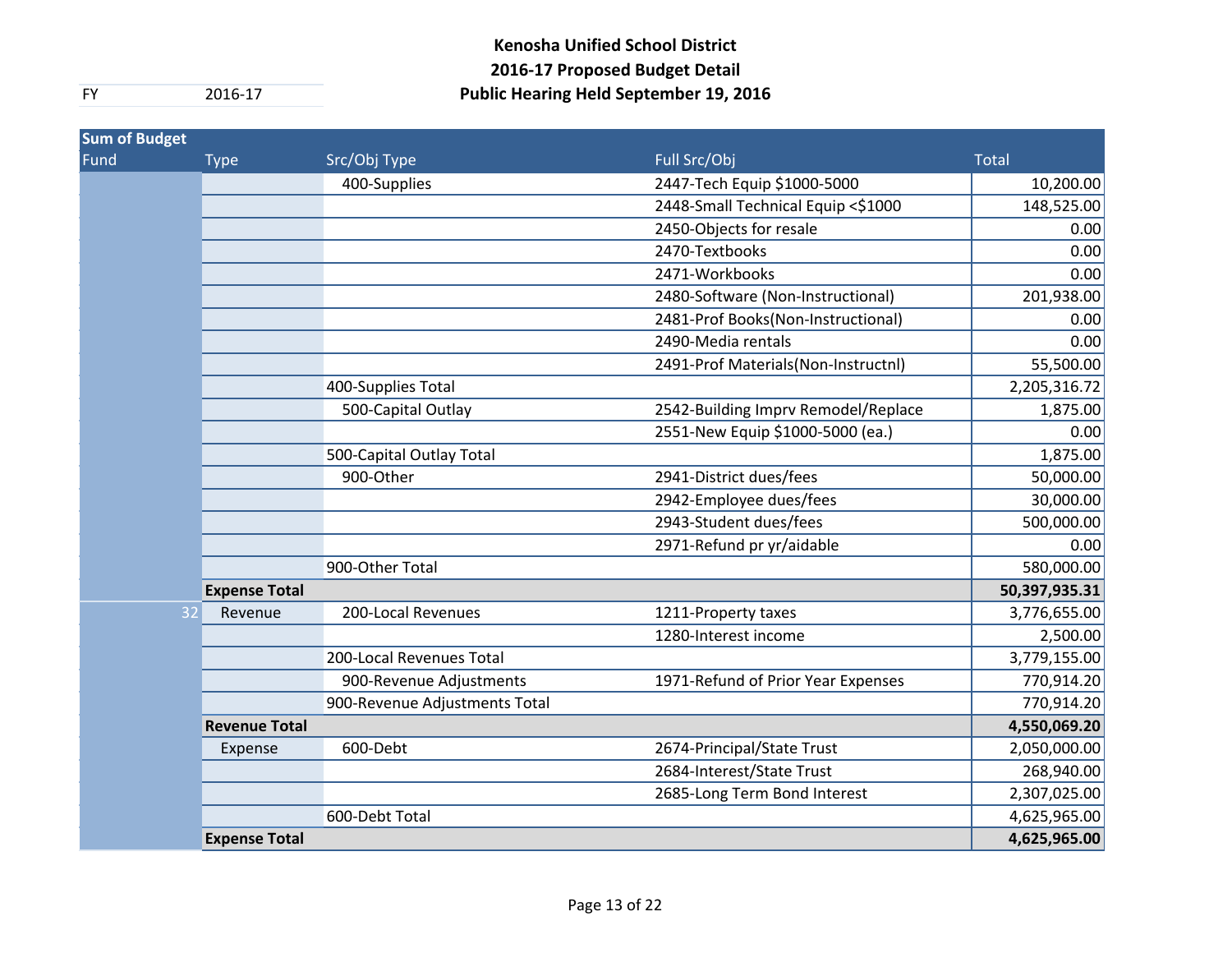| <b>Sum of Budget</b> |                      |                               |                                    |               |
|----------------------|----------------------|-------------------------------|------------------------------------|---------------|
| Fund                 | <b>Type</b>          | Src/Obj Type                  | Full Src/Obj                       | <b>Total</b>  |
| 34                   | Revenue              | 200-Local Revenues            | 1211-Property taxes                | 189,025.00    |
|                      |                      |                               | 1280-Interest income               | 100.00        |
|                      |                      | 200-Local Revenues Total      |                                    | 189,125.00    |
|                      | <b>Revenue Total</b> |                               |                                    | 189,125.00    |
|                      | Expense              | 600-Debt                      | 2675-Principal-long term bond      | 160,000.00    |
|                      |                      |                               | 2685-Long Term Bond Interest       | 32,625.00     |
|                      |                      | 600-Debt Total                |                                    | 192,625.00    |
|                      | <b>Expense Total</b> |                               |                                    | 192,625.00    |
|                      | 37<br>Revenue        | 200-Local Revenues            | 1211-Property taxes                | 3,192,469.00  |
|                      |                      |                               | 1280-Interest income               | 400.00        |
|                      |                      | 200-Local Revenues Total      |                                    | 3,192,869.00  |
|                      | <b>Revenue Total</b> |                               |                                    | 3,192,869.00  |
|                      | Expense              | 600-Debt                      | 2675-Principal-long term bond      | 1,920,000.00  |
|                      |                      |                               | 2685-Long Term Bond Interest       | 1,310,868.76  |
|                      |                      | 600-Debt Total                |                                    | 3,230,868.76  |
|                      | <b>Expense Total</b> |                               |                                    | 3,230,868.76  |
|                      | 38<br>Revenue        | 100-Oper Trans In             | 1110-General Operating Trans In    | 500,000.00    |
|                      |                      | 100-Oper Trans In Total       |                                    | 500,000.00    |
|                      |                      | 200-Local Revenues            | 1211-Property taxes                | 9,315,578.00  |
|                      |                      |                               | 1280-Interest income               | 2,000.00      |
|                      |                      | 200-Local Revenues Total      |                                    | 9,317,578.00  |
|                      |                      | 900-Revenue Adjustments       | 1968-Debt Premium                  | 1,575,016.85  |
|                      |                      |                               | 1971-Refund of Prior Year Expenses | 144,250.44    |
|                      |                      | 900-Revenue Adjustments Total |                                    | 1,719,267.29  |
|                      | <b>Revenue Total</b> |                               |                                    | 11,536,845.29 |
|                      | Expense              | 600-Debt                      | 2674-Principal/State Trust         | 1,059,000.00  |
|                      |                      |                               | 2675-Principal-long term bond      | 8,045,000.00  |
|                      |                      |                               | 2684-Interest/State Trust          | 261,347.50    |
|                      |                      |                               | 2685-Long Term Bond Interest       | 1,793,495.51  |
|                      |                      | 600-Debt Total                |                                    | 11,158,843.01 |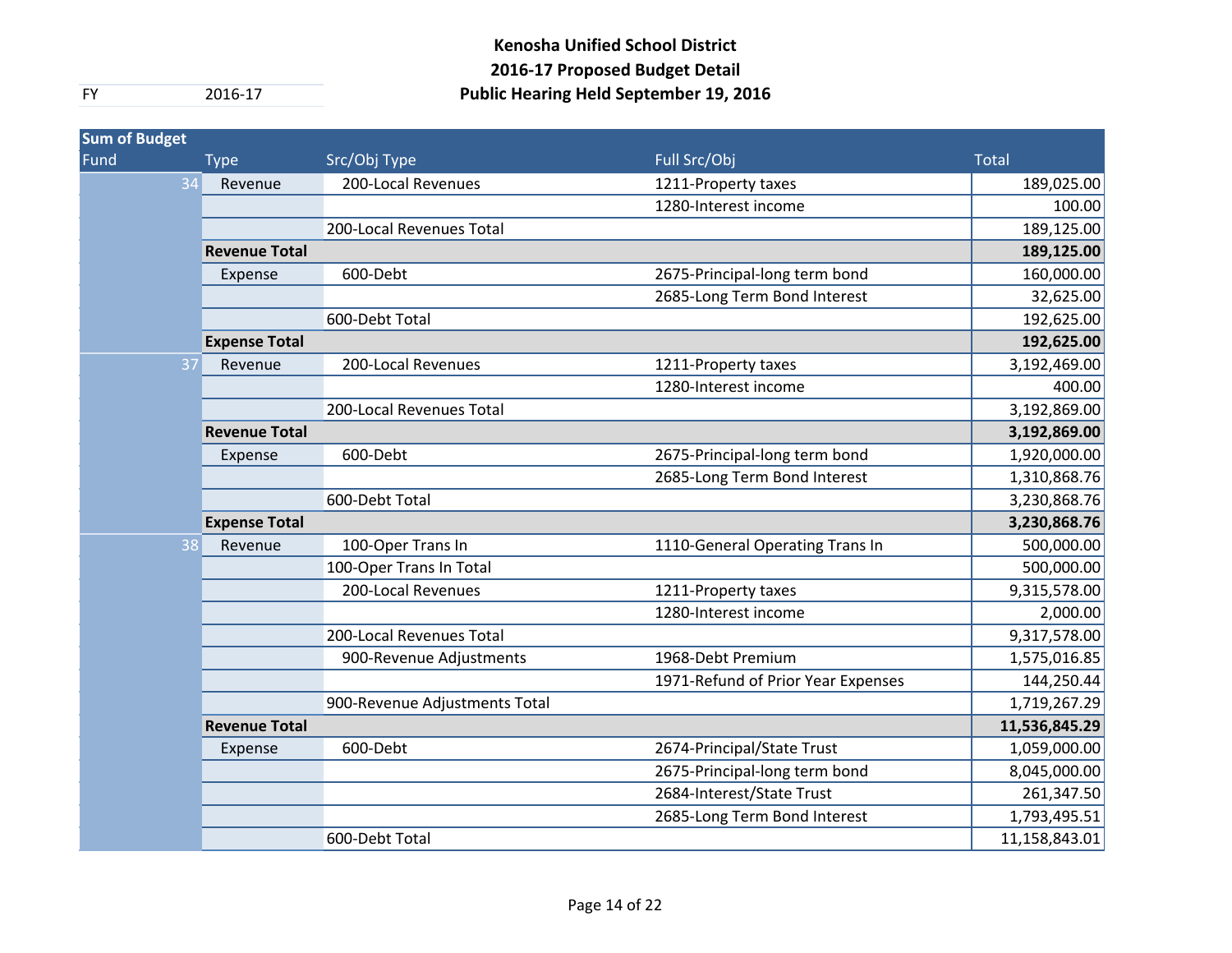| <b>Sum of Budget</b> |                      |                              |                                    |               |
|----------------------|----------------------|------------------------------|------------------------------------|---------------|
| Fund                 | <b>Type</b>          | Src/Obj Type                 | Full Src/Obj                       | <b>Total</b>  |
|                      | 38 Expense Total     |                              |                                    | 11,158,843.01 |
|                      | 43<br>Revenue        | 200-Local Revenues           | 1280-Interest income               | 60,000.00     |
|                      |                      | 200-Local Revenues Total     |                                    | 60,000.00     |
|                      |                      | 800-Other Financing          | 1875-LTD - bond proceeds           | 28,495,000.00 |
|                      |                      | 800-Other Financing Total    |                                    | 28,495,000.00 |
|                      | <b>Revenue Total</b> |                              |                                    | 28,555,000.00 |
|                      | Expense              | 300-Purchased Services       | 2327-Construction services         | 10,422,630.50 |
|                      |                      | 300-Purchased Services Total |                                    | 10,422,630.50 |
|                      | <b>Expense Total</b> |                              |                                    | 10,422,630.50 |
|                      | 47<br>Revenue        | 200-Local Revenues           | 1280-Interest income               | 20,000.00     |
|                      |                      | 200-Local Revenues Total     |                                    | 20,000.00     |
|                      | <b>Revenue Total</b> |                              |                                    | 20,000.00     |
|                      | Expense              | 300-Purchased Services       | 2327-Construction services         | 8,770,470.00  |
|                      |                      | 300-Purchased Services Total |                                    | 8,770,470.00  |
|                      | <b>Expense Total</b> |                              |                                    | 8,770,470.00  |
|                      | 50<br>Revenue        | 200-Local Revenues           | 1251-Pupil meals                   | 1,000,000.00  |
|                      |                      |                              | 1252-Adult meals                   | 7,000.00      |
|                      |                      |                              | 1254-Snacks                        | 5,000.00      |
|                      |                      |                              | 1257-Breakfast sales               | 57,000.00     |
|                      |                      |                              | 1258-Milk sales                    | 60,000.00     |
|                      |                      |                              | 1259-Ala carte sales               | 900,000.00    |
|                      |                      |                              | 1280-Interest income               | 500.00        |
|                      |                      | 200-Local Revenues Total     |                                    | 2,029,500.00  |
|                      |                      | 600-State Aid                | 1617-Food service state aid        | 141,000.00    |
|                      |                      | 600-State Aid Total          |                                    | 141,000.00    |
|                      |                      | 700-Federal Aid              | 1714-Donated commodities           | 500,000.00    |
|                      |                      |                              | 1717-Food service aid              | 5,888,000.00  |
|                      |                      |                              | 1730-Federal special projects aids | 224,000.00    |
|                      |                      | 700-Federal Aid Total        |                                    | 6,612,000.00  |
|                      | <b>Revenue Total</b> |                              |                                    | 8,782,500.00  |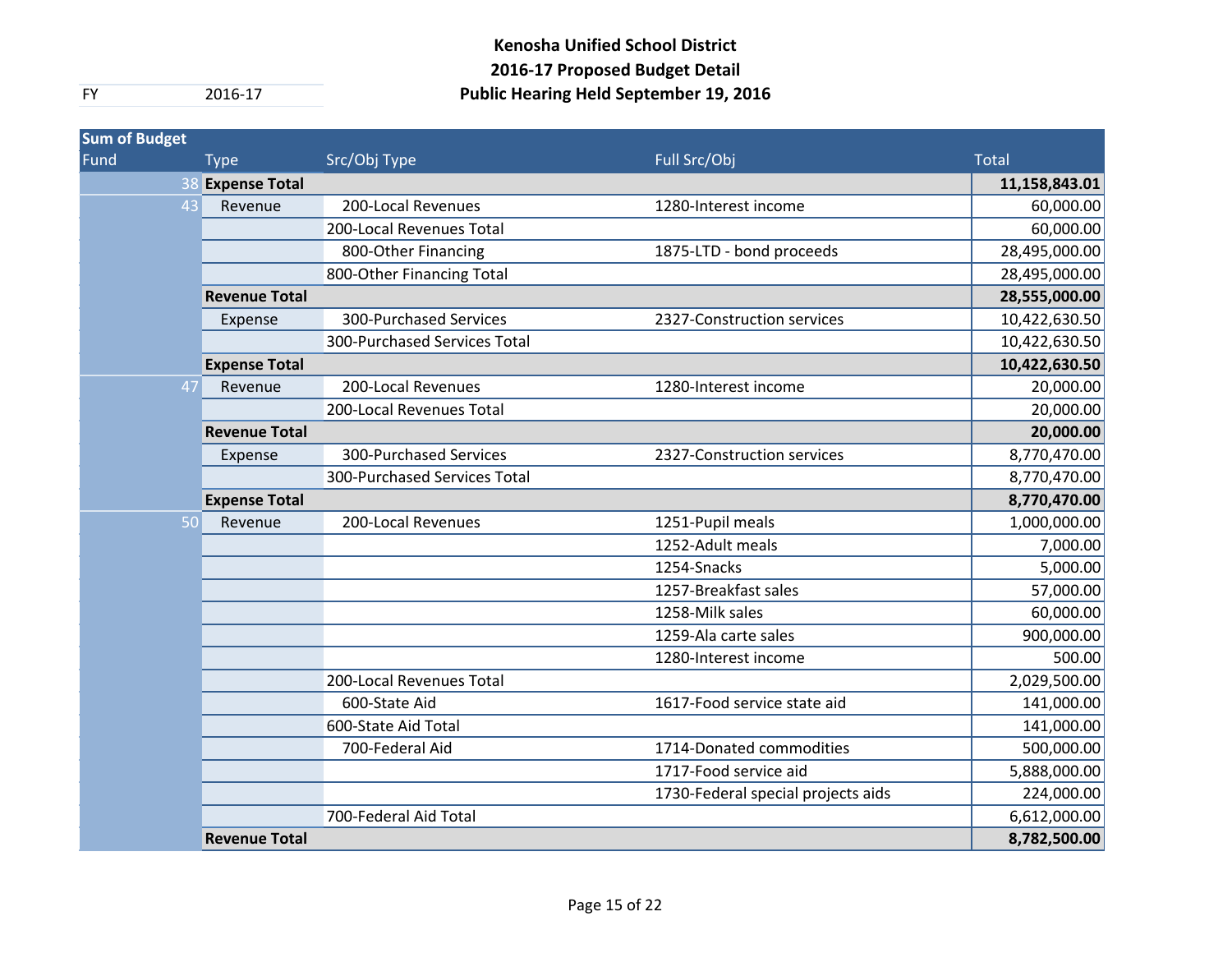| <b>Sum of Budget</b> |             |                              |                                    |              |
|----------------------|-------------|------------------------------|------------------------------------|--------------|
| Fund                 | <b>Type</b> | Src/Obj Type                 | Full Src/Obj                       | <b>Total</b> |
|                      | Expense     | 100-Salaries                 | 2111-Perm FT Supervisory           | 229,790.00   |
|                      |             |                              | 2117-Perm FT secretary/clerical    | 83,283.20    |
|                      |             |                              | 2118-Perm FT custodial             | 493,266.85   |
|                      |             |                              | 2128-Perm PT custodials            | 334,313.52   |
|                      |             |                              | 2129-Perm PT ed assistants         | 777,296.96   |
|                      |             |                              | 2149-Temp PT ed assistants         | 220,504.50   |
|                      |             |                              | 2190-Longevity pay                 | 1,237.50     |
|                      |             |                              | 2194-Spec Event Pay (Food Service) | 653.43       |
|                      |             | 100-Salaries Total           |                                    | 2,140,345.96 |
|                      |             | 200-Benefits                 | 2214-WRS Contribution-NonCert ER   | 112,845.37   |
|                      |             |                              | 2218-Contr to OPEB Trust           | 50,281.94    |
|                      |             |                              | 2222-Fica/medicare                 | 134,739.13   |
|                      |             |                              | 2230-Life insurance                | 3,265.65     |
|                      |             |                              | 2241-Health insurance              | 432,751.66   |
|                      |             |                              | 2243-Dental insurance              | 30,780.52    |
|                      |             |                              | 2251-Long term disab insurance     | 1,383.67     |
|                      |             |                              | 2253-Worker's compensation         | 18,482.54    |
|                      |             | 200-Benefits Total           |                                    | 784,530.48   |
|                      |             | 300-Purchased Services       | 2311-Prof/tech services            | 60,000.00    |
|                      |             |                              | 2317-Independent Contractor        | 20,000.00    |
|                      |             |                              | 2324-Equipment maintenance         | 100,000.00   |
|                      |             |                              | 2327-Construction services         | 0.00         |
|                      |             |                              | 2342-Employee Travel Exp           | 51,000.00    |
|                      |             |                              | 2343-Empl in-dist mileage          | 1,000.00     |
|                      |             |                              | 2351-Advertising                   | 275.00       |
|                      |             |                              | 2353-Postage                       | 10,000.00    |
|                      |             |                              | 2354-Printing & Copying Costs      | 20,000.00    |
|                      |             |                              | 2355-Telephone                     | 3,000.00     |
|                      |             |                              | 2387-Tuition Payments(State)       | 3,000.00     |
|                      |             | 300-Purchased Services Total |                                    | 268,275.00   |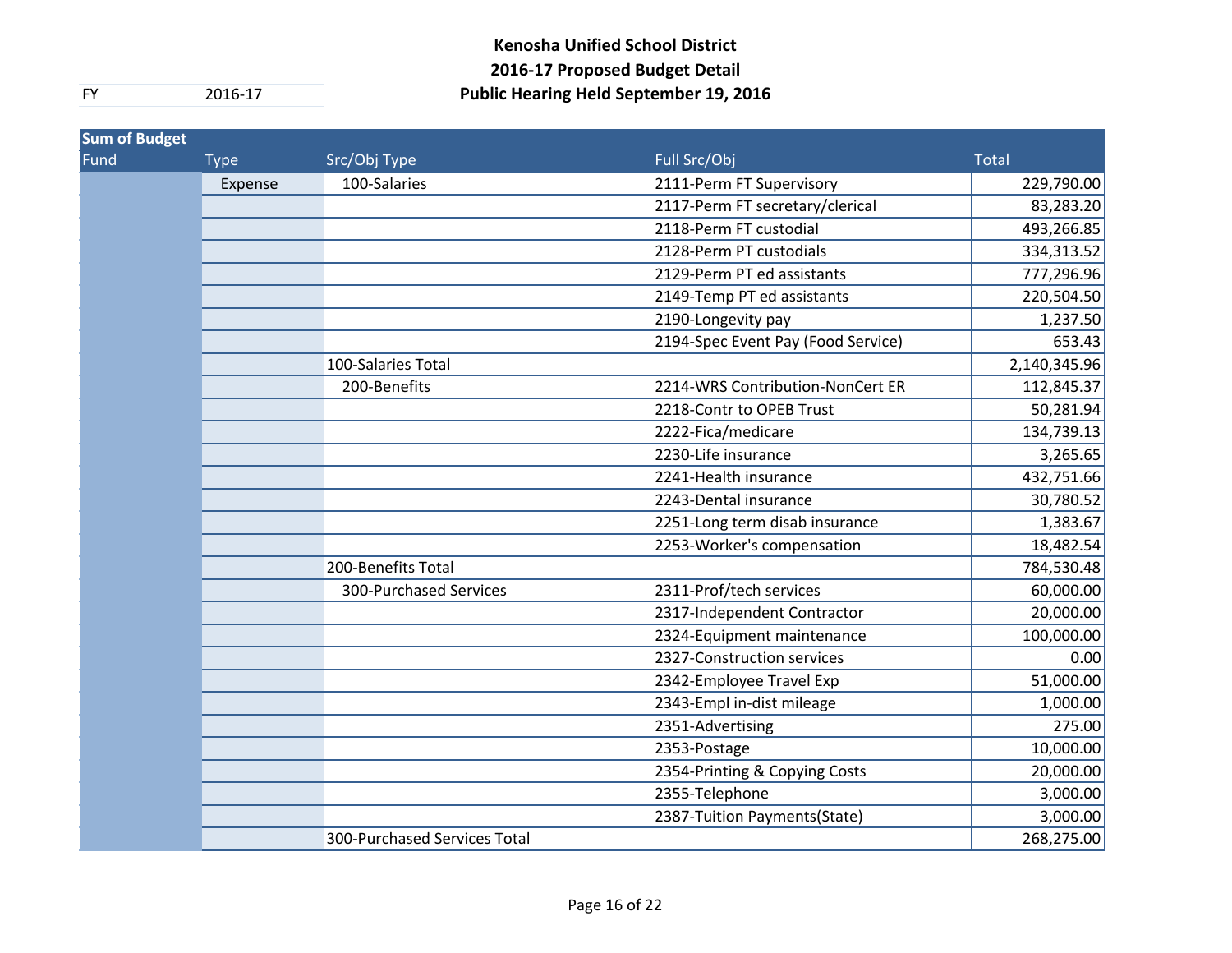| <b>Sum of Budget</b> |                      |                          |                                      |              |
|----------------------|----------------------|--------------------------|--------------------------------------|--------------|
| Fund                 | <b>Type</b>          | Src/Obj Type             | Full Src/Obj                         | <b>Total</b> |
|                      |                      | 400-Supplies             | 2411-General supplies                | 581,246.10   |
|                      |                      |                          | 2413-Printer Toner & Printer Ink     | 2,000.00     |
|                      |                      |                          | 2415-Food supplies                   | 4,741,402.46 |
|                      |                      |                          | 2417-Copier & Printer Paper          | 500.00       |
|                      |                      |                          | 2435-Software (Instructional)        | 0.00         |
|                      |                      |                          | 2440-Small Equip <\$1000 (non-tech)  | 14,200.00    |
|                      |                      |                          | 2442-Equip \$1000-5000 (non-tech)    | 70,000.00    |
|                      |                      |                          | 2447-Tech Equip \$1000-5000          | 4,000.00     |
|                      |                      |                          | 2448-Small Technical Equip <\$1000   | 5,000.00     |
|                      |                      |                          | 2480-Software (Non-Instructional)    | 65,000.00    |
|                      |                      |                          | 2491-Prof Materials(Non-Instructnl)  | 1,000.00     |
|                      |                      | 400-Supplies Total       |                                      | 5,484,348.56 |
|                      |                      | 500-Capital Outlay       | 2551-New Equip \$1000-5000 (ea.)     | 0.00         |
|                      |                      |                          | 2557-New Tech Equip \$1000-5000(ea.) | 0.00         |
|                      |                      |                          | 2561-Replace Equip \$1000-5000 (ea.) | 0.00         |
|                      |                      |                          | 2562-Replace Equip >\$5000 (ea.)     | 30,000.00    |
|                      |                      |                          | 2572-Vehicle rental                  | 0.00         |
|                      |                      | 500-Capital Outlay Total |                                      | 30,000.00    |
|                      |                      | 900-Other                | 2942-Employee dues/fees              | 75,000.00    |
|                      |                      |                          | 2969-Accounting adjustments          | 0.00         |
|                      |                      | 900-Other Total          |                                      | 75,000.00    |
|                      | <b>Expense Total</b> |                          |                                      | 8,782,500.00 |
| 81                   | Revenue              | 200-Local Revenues       | 1211-Property taxes                  | 500,000.00   |
|                      |                      |                          | 1219-Other taxes                     | 0.00         |
|                      |                      |                          | 1298-Recreation Department Revenues  | 50,000.00    |
|                      |                      | 200-Local Revenues Total |                                      | 550,000.00   |
|                      | <b>Revenue Total</b> |                          |                                      | 550,000.00   |
|                      | Expense              | 100-Salaries             | 2110-Perm FT Administrator           | 16,260.45    |
|                      |                      |                          | 2115-Perm FT other professionals     | 55,473.60    |
|                      |                      |                          | 2117-Perm FT secretary/clerical      | 126,235.20   |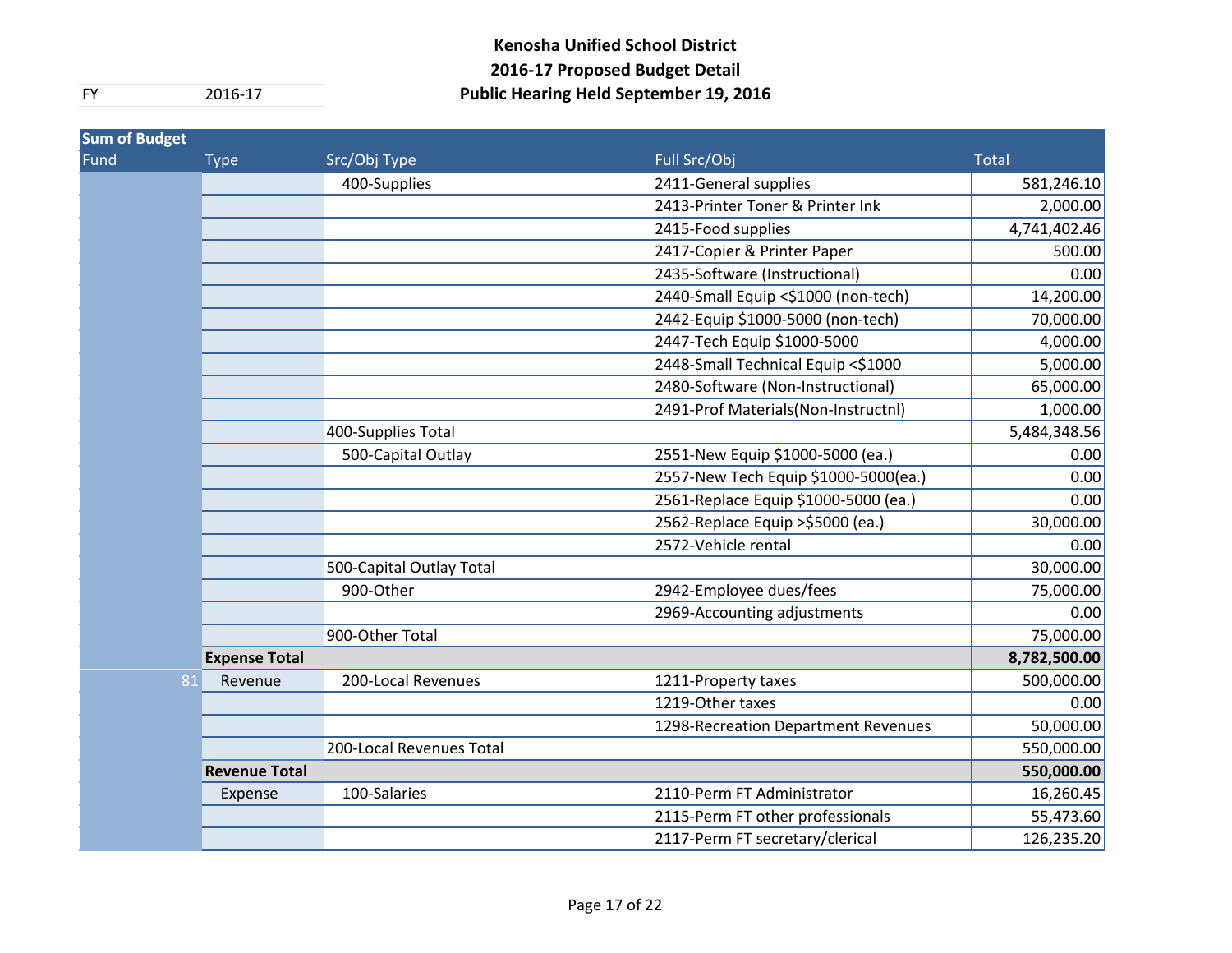| <b>Sum of Budget</b> |             |                               |                                     |              |
|----------------------|-------------|-------------------------------|-------------------------------------|--------------|
| Fund                 | <b>Type</b> | Src/Obj Type                  | Full Src/Obj                        | <b>Total</b> |
|                      | Expense     | 100-Salaries                  | 2118-Perm FT custodial              | 19,008.00    |
|                      |             |                               | 2129-Perm PT ed assistants          | 20,000.00    |
|                      |             |                               | 2149-Temp PT ed assistants          | 60,350.00    |
|                      |             |                               | 2168-Overtime-custodial             | 2,000.00     |
|                      |             |                               | 2173-Add'l pay-coaching             | 8,100.00     |
|                      |             |                               | 2190-Longevity pay                  | 460.00       |
|                      |             |                               | 2193-Pay/non-school functions       | 2,800.00     |
|                      |             | 100-Salaries Total            |                                     | 310,687.25   |
|                      |             | 200-Benefits                  | 2212-WRS Contribution-Cert ER       | 1,829.45     |
|                      |             |                               | 2214-WRS Contribution-NonCert ER    | 13,723.03    |
|                      |             |                               | 2218-Contr to OPEB Trust            | 6,412.31     |
|                      |             |                               | 2222-Fica/medicare                  | 21,018.76    |
|                      |             |                               | 2230-Life insurance                 | 893.23       |
|                      |             |                               | 2241-Health insurance               | 75,180.93    |
|                      |             |                               | 2243-Dental insurance               | 3,145.64     |
|                      |             |                               | 2251-Long term disab insurance      | 438.31       |
|                      |             |                               | 2253-Worker's compensation          | 2,899.76     |
|                      |             | 200-Benefits Total            |                                     | 125,541.42   |
|                      |             | <b>300-Purchased Services</b> | 2316-Site Rentals-Off KUSD Property | 7,680.00     |
|                      |             |                               | 2324-Equipment maintenance          | 100.00       |
|                      |             |                               | 2329-Property services              | 16,000.00    |
|                      |             |                               | 2331-Gas for heat                   | 6,000.00     |
|                      |             |                               | 2336-Electricity                    | 14,000.00    |
|                      |             |                               | 2337-Water services                 | 1,200.00     |
|                      |             |                               | 2341-Pupil Bus Travel(func 2567)    | 500.00       |
|                      |             |                               | 2343-Empl in-dist mileage           | 1,400.00     |
|                      |             |                               | 2351-Advertising                    | 668.03       |
|                      |             |                               | 2353-Postage                        | 1,000.00     |
|                      |             |                               | 2354-Printing & Copying Costs       | 2,651.97     |
|                      |             |                               | 2355-Telephone                      | 2,000.00     |
|                      |             |                               |                                     |              |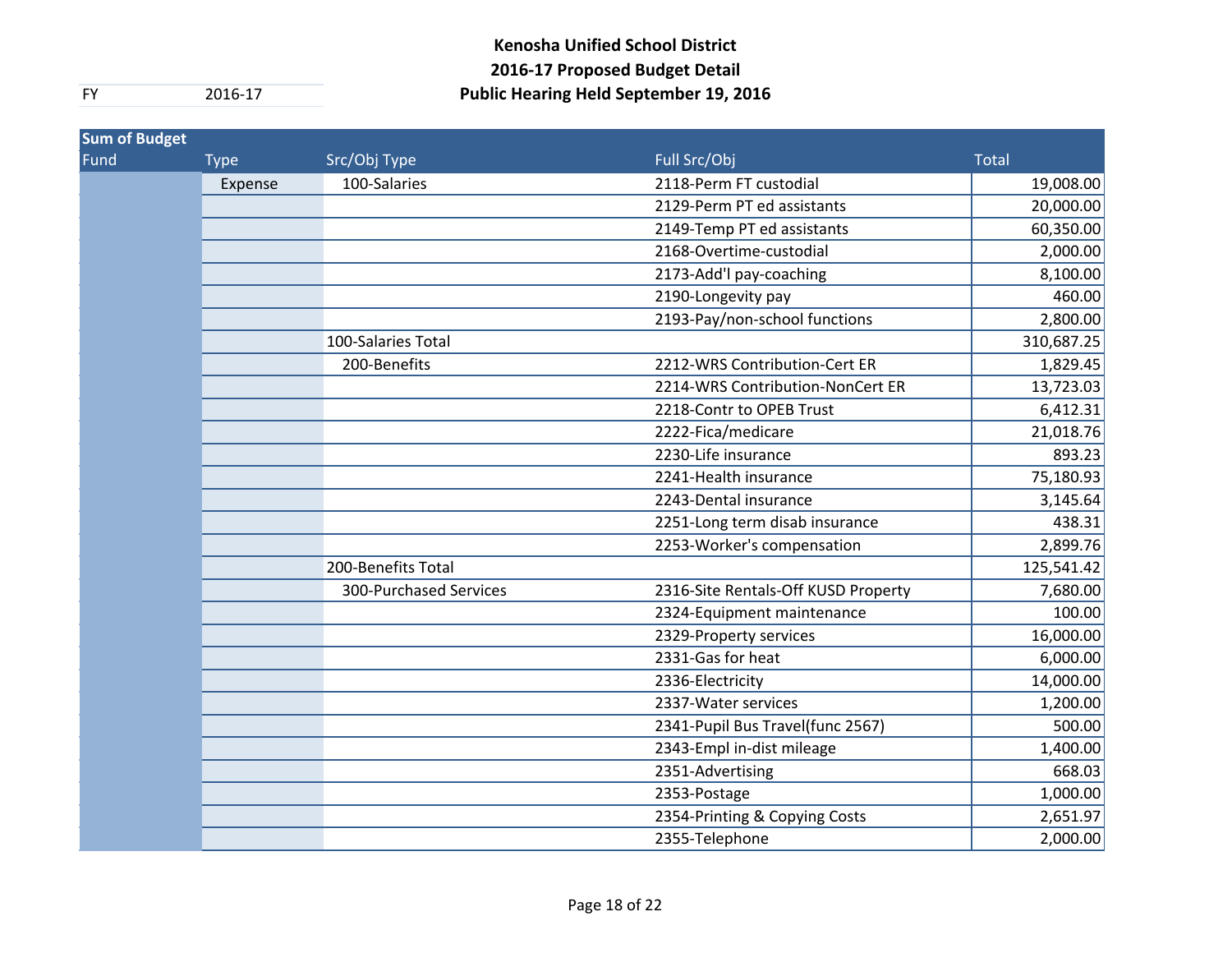| <b>Sum of Budget</b> |                      |                              |                                     |              |
|----------------------|----------------------|------------------------------|-------------------------------------|--------------|
| Fund                 | <b>Type</b>          | Src/Obj Type                 | Full Src/Obj                        | <b>Total</b> |
|                      | 81 Expense           | 300-Purchased Services Total |                                     | 53,200.00    |
|                      |                      | 400-Supplies                 | 2411-General supplies               | 21,339.44    |
|                      |                      |                              | 2413-Printer Toner & Printer Ink    | 400.00       |
|                      |                      |                              | 2417-Copier & Printer Paper         | 1,100.00     |
|                      |                      |                              | 2448-Small Technical Equip <\$1000  | 1,000.00     |
|                      |                      | 400-Supplies Total           |                                     | 23,839.44    |
|                      |                      | 500-Capital Outlay           | 2542-Building Imprv Remodel/Replace | 0.00         |
|                      |                      | 500-Capital Outlay Total     |                                     | 0.00         |
|                      |                      | 900-Other                    | 2910-Taxes                          | 4,000.00     |
|                      |                      |                              | 2941-District dues/fees             | 0.00         |
|                      |                      |                              | 2942-Employee dues/fees             | 0.00         |
|                      |                      | 900-Other Total              |                                     | 4,000.00     |
|                      | <b>Expense Total</b> |                              |                                     | 517,268.11   |
|                      | 83<br>Revenue        | 200-Local Revenues           | 1211-Property taxes                 | 1,000,000.00 |
|                      |                      | 200-Local Revenues Total     |                                     | 1,000,000.00 |
|                      | <b>Revenue Total</b> |                              |                                     | 1,000,000.00 |
|                      | Expense              | 100-Salaries                 | 2110-Perm FT Administrator          | 79,986.00    |
|                      |                      |                              | 2113-Perm FT teachers               | 60,385.00    |
|                      |                      |                              | 2140-Temporary Part Time            | 44,332.50    |
|                      |                      |                              | 2143-Temp PT Sub                    | 0.00         |
|                      |                      |                              | 2147-Temp PT secretary              | 36,025.60    |
|                      |                      |                              | 2167-Overtime-secretary/clerical    | 784.25       |
|                      |                      |                              | 2168-Overtime-custodial             | 0.00         |
|                      |                      |                              | 2170-Add'l pay - Dept Chair         | 0.00         |
|                      |                      |                              | 2171-Add'l pay-extra assignment     | 11,266.05    |
|                      |                      |                              | 2179-Other pay- NOT OT              | 628.74       |
|                      |                      | 100-Salaries Total           |                                     | 233,408.14   |
|                      |                      | 200-Benefits                 | 2212-WRS Contribution-Cert ER       | 4,800.62     |
|                      |                      |                              | 2214-WRS Contribution-NonCert ER    | 9,497.72     |
|                      |                      |                              | 2218-Contr to OPEB Trust            | 7,937.85     |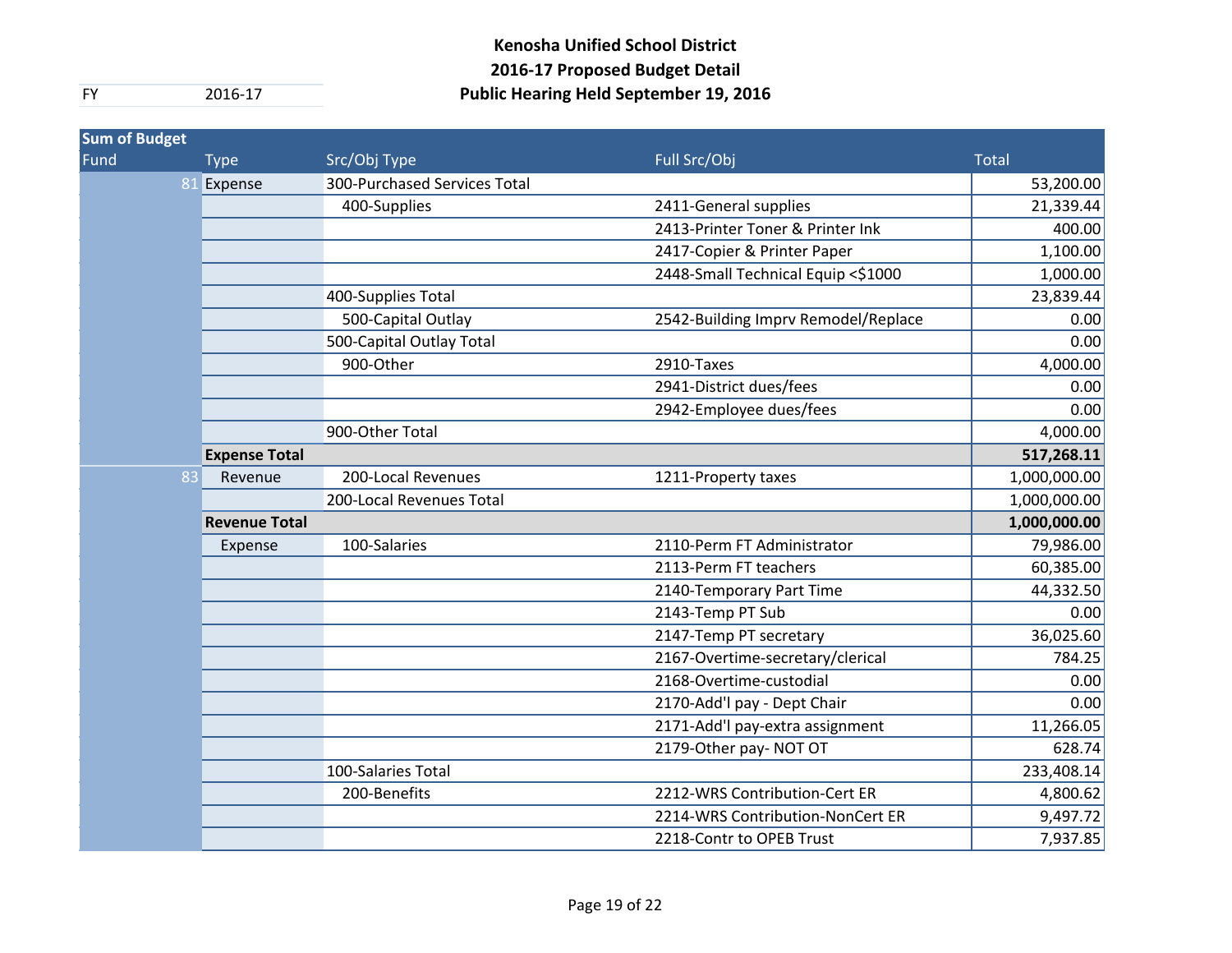| <b>Sum of Budget</b> |                      |                               |                                     |              |
|----------------------|----------------------|-------------------------------|-------------------------------------|--------------|
| Fund                 | <b>Type</b>          | Src/Obj Type                  | Full Src/Obj                        | <b>Total</b> |
|                      | Expense              | 200-Benefits                  | 2222-Fica/medicare                  | 17,855.73    |
|                      |                      |                               | 2230-Life insurance                 | 383.13       |
|                      |                      |                               | 2241-Health insurance               | 39,673.02    |
|                      |                      |                               | 2243-Dental insurance               | 3,249.80     |
|                      |                      |                               | 2251-Long term disab insurance      | 356.32       |
|                      |                      |                               | 2253-Worker's compensation          | 2,334.08     |
|                      |                      | 200-Benefits Total            |                                     | 86,088.27    |
|                      |                      | <b>300-Purchased Services</b> | 2311-Prof/tech services             | 259,800.00   |
|                      |                      |                               | 2312-Conference Registration Fees   | 2,950.00     |
|                      |                      |                               | 2317-Independent Contractor         | 2,000.00     |
|                      |                      |                               | 2341-Pupil Bus Travel(func 2567)    | 1,000.00     |
|                      |                      |                               | 2342-Employee Travel Exp            | 500.00       |
|                      |                      |                               | 2343-Empl in-dist mileage           | 1,000.00     |
|                      |                      |                               | 2351-Advertising                    | 3,500.00     |
|                      |                      |                               | 2353-Postage                        | 2,000.00     |
|                      |                      |                               | 2354-Printing & Copying Costs       | 11,000.00    |
|                      |                      | 300-Purchased Services Total  |                                     | 283,750.00   |
|                      |                      | 400-Supplies                  | 2411-General supplies               | 10,005.71    |
|                      |                      |                               | 2413-Printer Toner & Printer Ink    | 250.00       |
|                      |                      |                               | 2415-Food supplies                  | 20,005.71    |
|                      |                      |                               | 2417-Copier & Printer Paper         | 2,558.97     |
|                      |                      |                               | 2448-Small Technical Equip <\$1000  | 500.00       |
|                      |                      | 400-Supplies Total            |                                     | 33,320.39    |
|                      |                      | 500-Capital Outlay            | 2542-Building Imprv Remodel/Replace | 396,932.29   |
|                      |                      | 500-Capital Outlay Total      |                                     | 396,932.29   |
|                      | <b>Expense Total</b> |                               |                                     | 1,033,499.09 |
| 85                   | Expense              | 300-Purchased Services        | 2311-Prof/tech services             | 35,000.00    |
|                      |                      | 300-Purchased Services Total  |                                     | 35,000.00    |
|                      | <b>Expense Total</b> |                               |                                     | 35,000.00    |
| 86                   | Revenue              | 200-Local Revenues            | 1298-Recreation Department Revenues | 0.00         |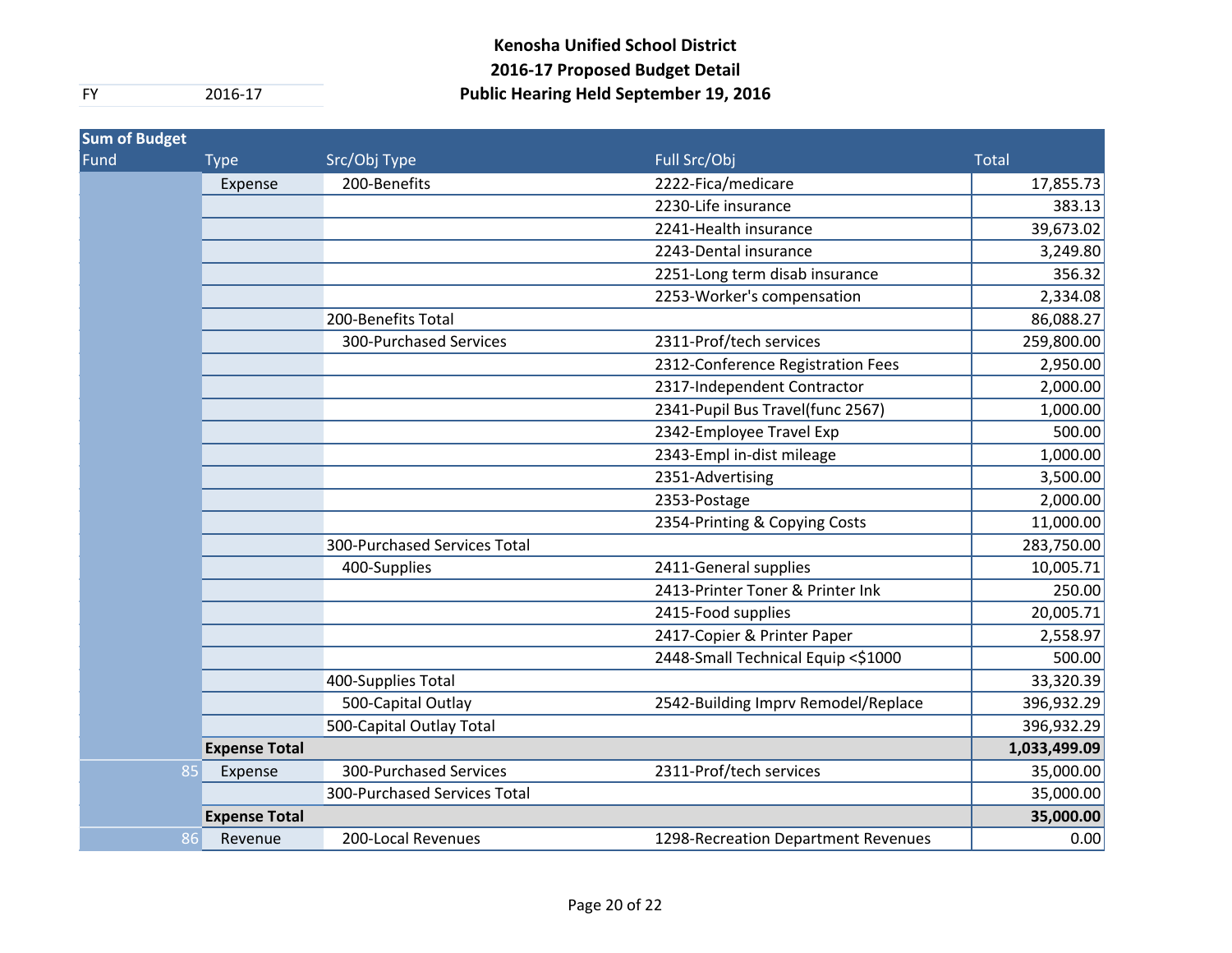| <b>Sum of Budget</b> |                      |                               |                                     |              |
|----------------------|----------------------|-------------------------------|-------------------------------------|--------------|
| Fund                 | <b>Type</b>          | Src/Obj Type                  | Full Src/Obj                        | <b>Total</b> |
|                      | 86 Revenue           | 200-Local Revenues Total      |                                     | 0.00         |
|                      | <b>Revenue Total</b> |                               |                                     | 0.00         |
|                      | Expense              | 100-Salaries                  | 2113-Perm FT teachers               | 0.00         |
|                      |                      |                               | 2140-Temporary Part Time            | 0.00         |
|                      |                      |                               | 2179-Other pay- NOT OT              | 0.00         |
|                      |                      | 100-Salaries Total            |                                     | 0.00         |
|                      |                      | 200-Benefits                  | 2212-WRS Contribution-Cert ER       | 0.00         |
|                      |                      |                               | 2222-Fica/medicare                  | 0.00         |
|                      |                      |                               | 2253-Worker's compensation          | 0.00         |
|                      |                      | 200-Benefits Total            |                                     | 0.00         |
|                      |                      | <b>300-Purchased Services</b> | 2311-Prof/tech services             | 0.00         |
|                      |                      | 300-Purchased Services Total  |                                     | 0.00         |
|                      |                      | 400-Supplies                  | 2411-General supplies               | 0.00         |
|                      |                      |                               | 2440-Small Equip <\$1000 (non-tech) | 0.00         |
|                      |                      |                               | 2490-Media rentals                  | 0.00         |
|                      |                      | 400-Supplies Total            |                                     | 0.00         |
|                      | <b>Expense Total</b> |                               |                                     | 0.00         |
|                      | 87<br>Revenue        | 200-Local Revenues            | 1296-Student Parking Fee            | 0.00         |
|                      |                      |                               | 1298-Recreation Department Revenues | 0.00         |
|                      |                      | 200-Local Revenues Total      |                                     | 0.00         |
|                      | <b>Revenue Total</b> |                               |                                     | 0.00         |
|                      | Expense              | 100-Salaries                  | 2113-Perm FT teachers               | 0.00         |
|                      |                      |                               | 2114-Perm FT teacher consultant     | 0.00         |
|                      |                      |                               | 2179-Other pay- NOT OT              | 0.00         |
|                      |                      | 100-Salaries Total            |                                     | 0.00         |
|                      |                      | 200-Benefits                  | 2212-WRS Contribution-Cert ER       | 0.00         |
|                      |                      |                               | 2222-Fica/medicare                  | 0.00         |
|                      |                      |                               | 2253-Worker's compensation          | 0.00         |
|                      |                      | 200-Benefits Total            |                                     | 0.00         |
|                      |                      | <b>300-Purchased Services</b> | 2311-Prof/tech services             | 0.00         |